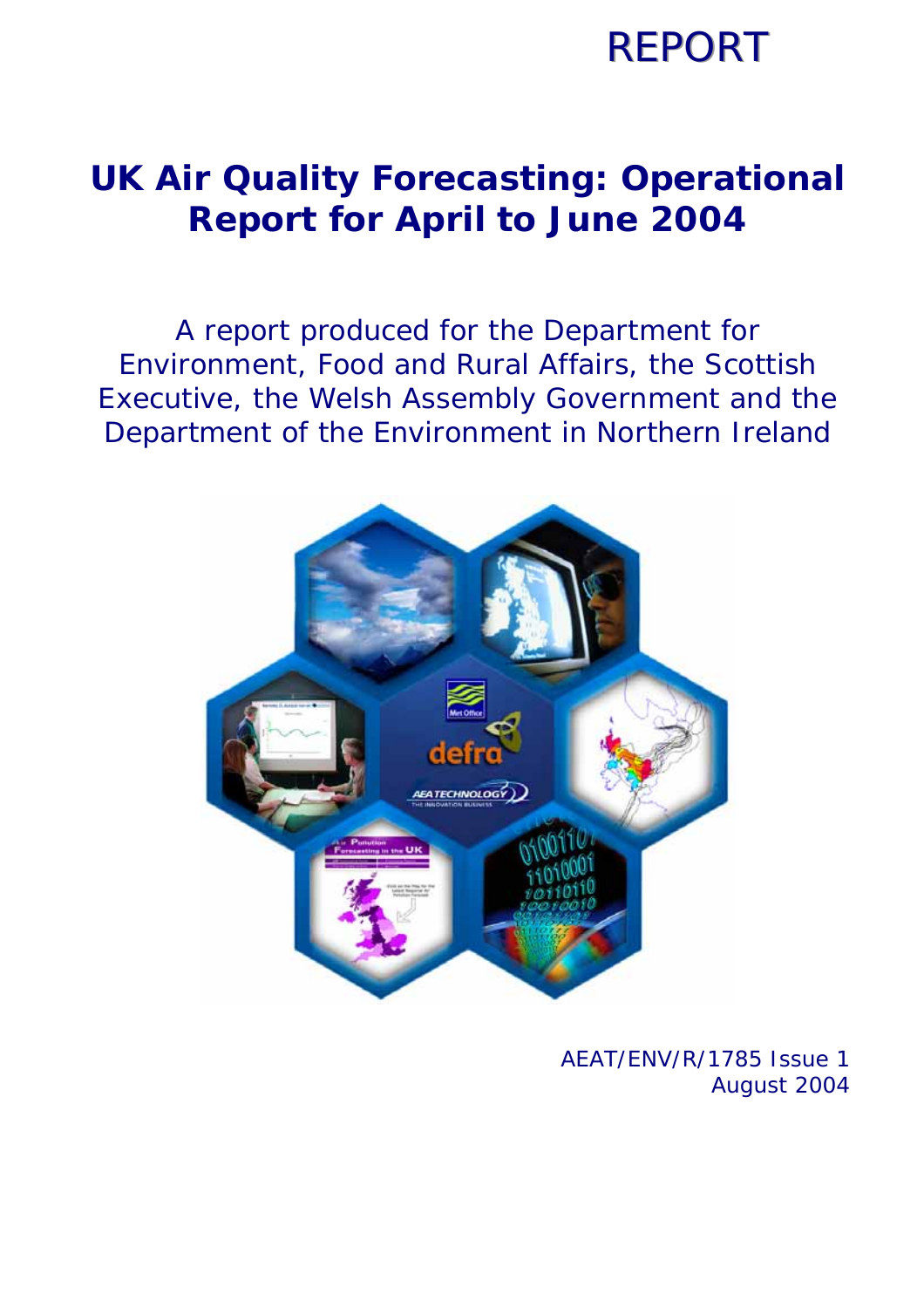### **UK Air Quality Forecasting: Operational Report for April to June 2004**

A report produced for the Department for Environment, Food and Rural Affairs, the Scottish Executive, the Welsh Assembly Government and the Department of the Environment in Northern Ireland

> AEAT/ENV/R/1785 Issue 1 August 2004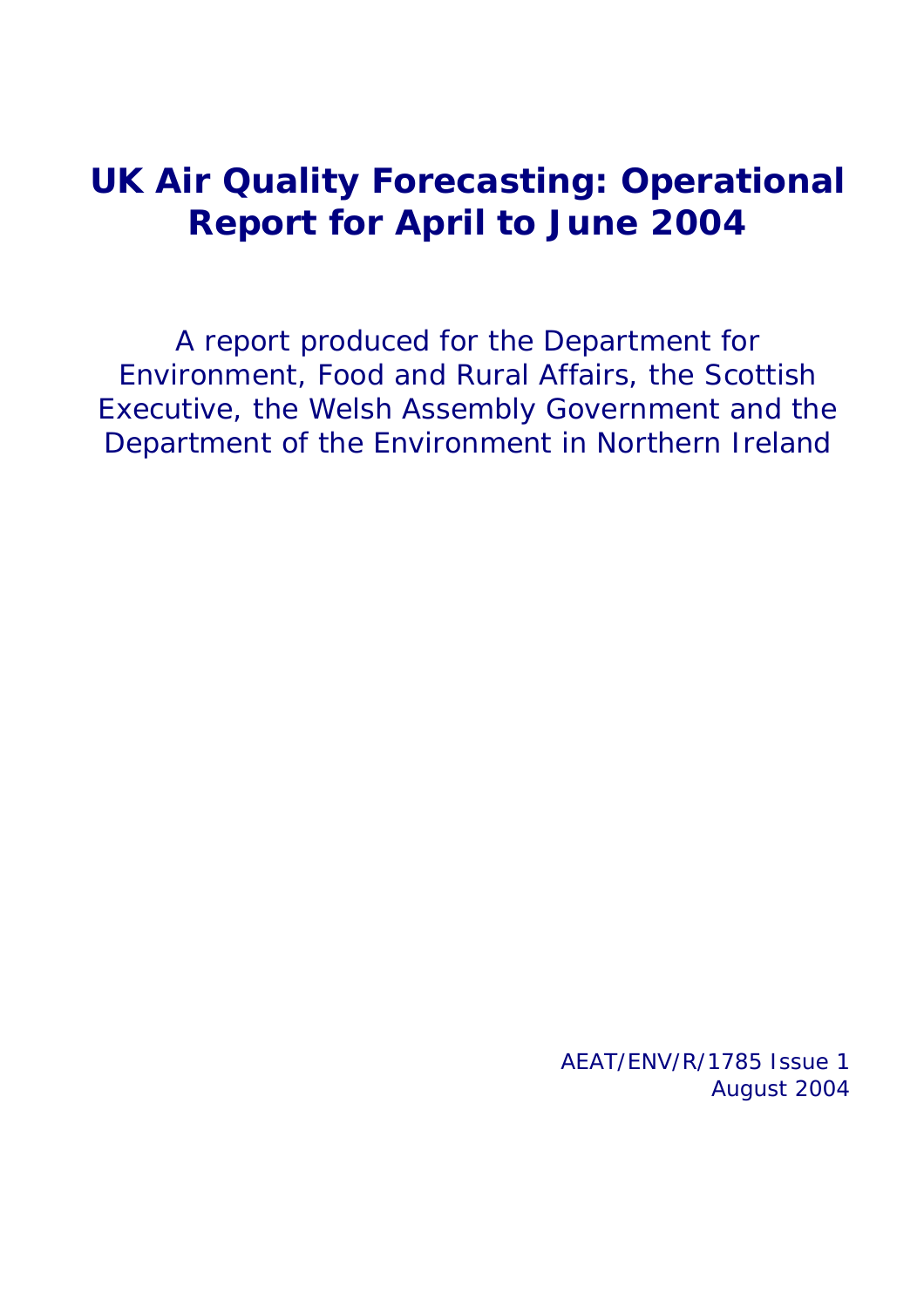| <b>Title</b>                                      |                                                                                                                                                                           | UK Air Quality Forecasting: Operational Report for April to June 2004                                                                 |             |  |  |  |  |  |
|---------------------------------------------------|---------------------------------------------------------------------------------------------------------------------------------------------------------------------------|---------------------------------------------------------------------------------------------------------------------------------------|-------------|--|--|--|--|--|
| Customer                                          | Environment in Northern Ireland                                                                                                                                           | Department for Environment Food and Rural Affairs, the Scottish<br>Executive, the Welsh Assembly Government and the Department of the |             |  |  |  |  |  |
| <b>Customer reference</b>                         | EPG 1/3/179                                                                                                                                                               |                                                                                                                                       |             |  |  |  |  |  |
| Confidentiality,<br>copyright and<br>reproduction | Copyright AEA Technology plc.<br>All rights reserved.<br>Enquiries about copyright and reproduction should be addressed to the<br>Commercial Manager, AEA Technology plc. |                                                                                                                                       |             |  |  |  |  |  |
| <b>File reference</b>                             | ED45099                                                                                                                                                                   |                                                                                                                                       |             |  |  |  |  |  |
| <b>Report number</b>                              | AEAT/ENV/R/1785 Issue 1                                                                                                                                                   |                                                                                                                                       |             |  |  |  |  |  |
| <b>Report status</b>                              | Issue 1                                                                                                                                                                   |                                                                                                                                       |             |  |  |  |  |  |
|                                                   | AEA Technology plc<br>netcen<br>E4<br>Culham<br>Abingdon<br><b>OX14 3ED</b><br>Telephone 0870 190 6499<br>Facsimile 0870 190 6607                                         | netcen is an operating division of AEA Technology plc<br>AEA Technology is certificated to BS EN ISO9001: (1994)                      |             |  |  |  |  |  |
|                                                   | Name                                                                                                                                                                      | Signature                                                                                                                             | Date        |  |  |  |  |  |
| Author                                            | Jaume Targa                                                                                                                                                               |                                                                                                                                       | 13 Aug 2004 |  |  |  |  |  |
| <b>Reviewed by</b>                                | Paul Willis                                                                                                                                                               |                                                                                                                                       |             |  |  |  |  |  |
| <b>Approved by</b>                                | Jon Bower                                                                                                                                                                 |                                                                                                                                       |             |  |  |  |  |  |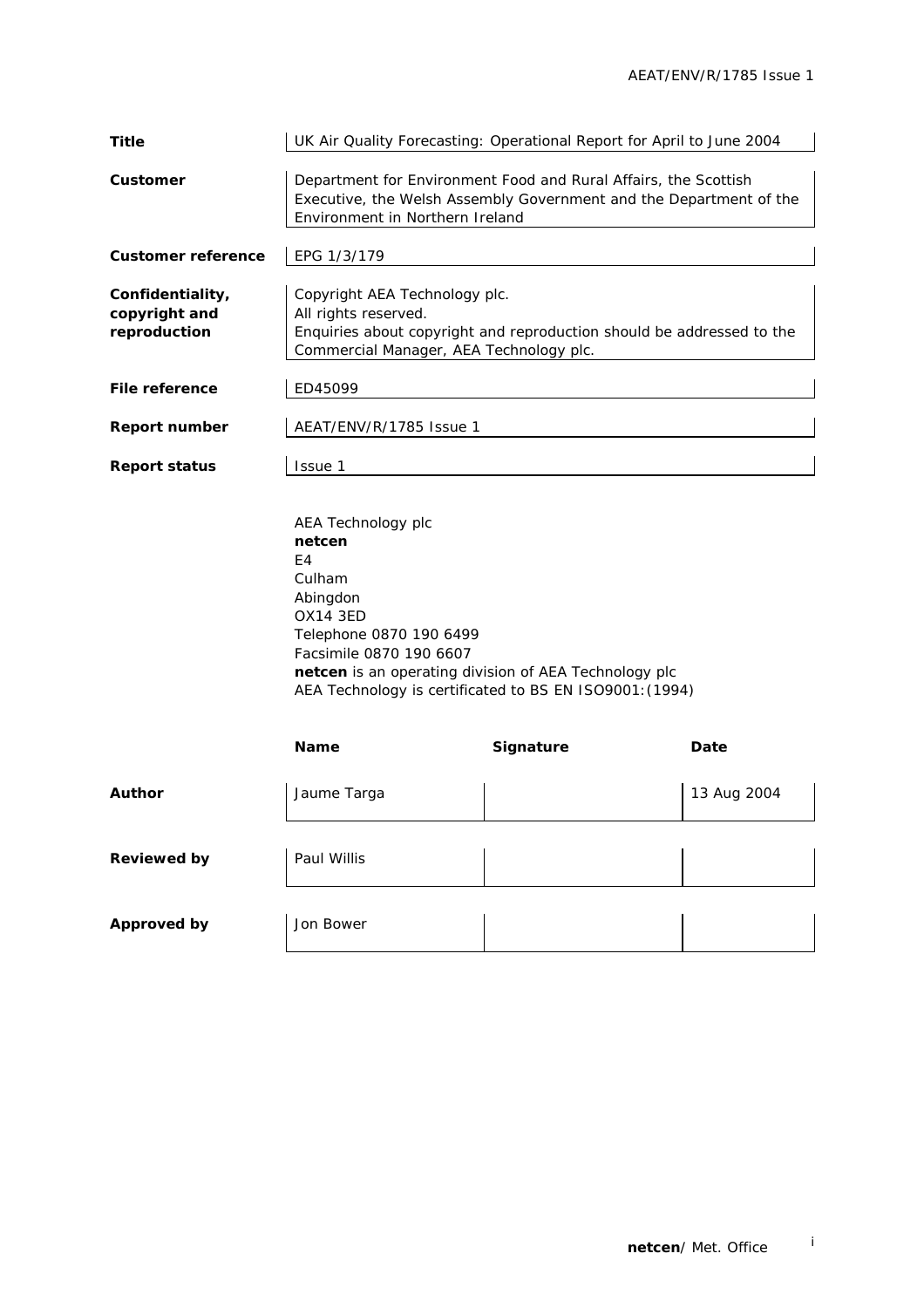### **Executive Summary**

This report covers the operational activities carried out by NETCEN and the Met Office on the UK Air Quality Forecasting Contract from April to June 2004. The work is funded by the Department for Environment Food and Rural Affairs, the Scottish Executive, Welsh Assembly Government and the Department of the Environment in Northern Ireland.

During the second period there were a total of 11 days on which HIGH air pollution was recorded. These HIGH periods get recorded within the forecasting success calculations. The forecasting success and accuracy for this quarter for HIGH and MODERATE episodes is summarised in Table 1 below. The success and accuracy of these HIGH days in agglomerations has improved slightly compared to the first quarter but still poor due to their  $SO<sub>2</sub>$  /PM<sub>10</sub> nature which has been unpredictable and occurred in very localised events. Only one of the high levels measured was forecast.

Success figures for MODERATE level days show that all measured days were successfully forecast (percentage above 100%). An average accuracy figure of circa 80% represents that only 20% of the forecasts were not measured with levels remaining LOW. This is due to the precautionary approach that NETCEN takes when issuing the daily forecasts.

#### Table 1 - Forecast success/accuracy for incidents<sup>1</sup> above 'HIGH' and **above 'MODERATE', April 1st to June 30st 2004**

|                    | <b>HIGH</b>          | <b>MODERATE</b> |                      |  |  |  |
|--------------------|----------------------|-----------------|----------------------|--|--|--|
| <b>Region/Area</b> | % success % accuracy |                 | % success % accuracy |  |  |  |
| <b>Zones</b>       |                      | 147             | χu                   |  |  |  |
| Agglomerations     |                      |                 |                      |  |  |  |

We continue to research ways of improving the air pollution forecasting system by:

- 1. Investigate ways of using automatic software systems to streamline the activities within the forecasting process, thus allowing forecasters to spend their time more efficiently considering the most accurate forecasts.
- 2. Research the chemistry used in our models, in particular the  $NO<sub>x</sub>$  >NO<sub>2</sub> conversion used in NAME, and the chemical schemes for secondary  $PM_{10}$  and ozone.
- 3. Improve the NAME model runs which can be used for ad-hoc analysis runs. In particular with regard to investigating the possible long-range transport of  $PM_{10}$  pollution from forest fires in Russia and the long-range transport of particles from Saharan Dust Storms.
- 4. Improve and update the emissions inventories used in our models.

ł

There were no reported breakdowns between April and June and all bulletins were delivered to the Air Quality Communications contractor on time.

During this period there were not any new ad-hoc reports presented to Defra and the Devolved Administrations.

<sup>&</sup>lt;sup>1</sup> Note that the calculations of accuracy and success rates are based on a success being ±1 of the measured index and that it is possible to record rates in excess of 100% rather than 'true' percentages.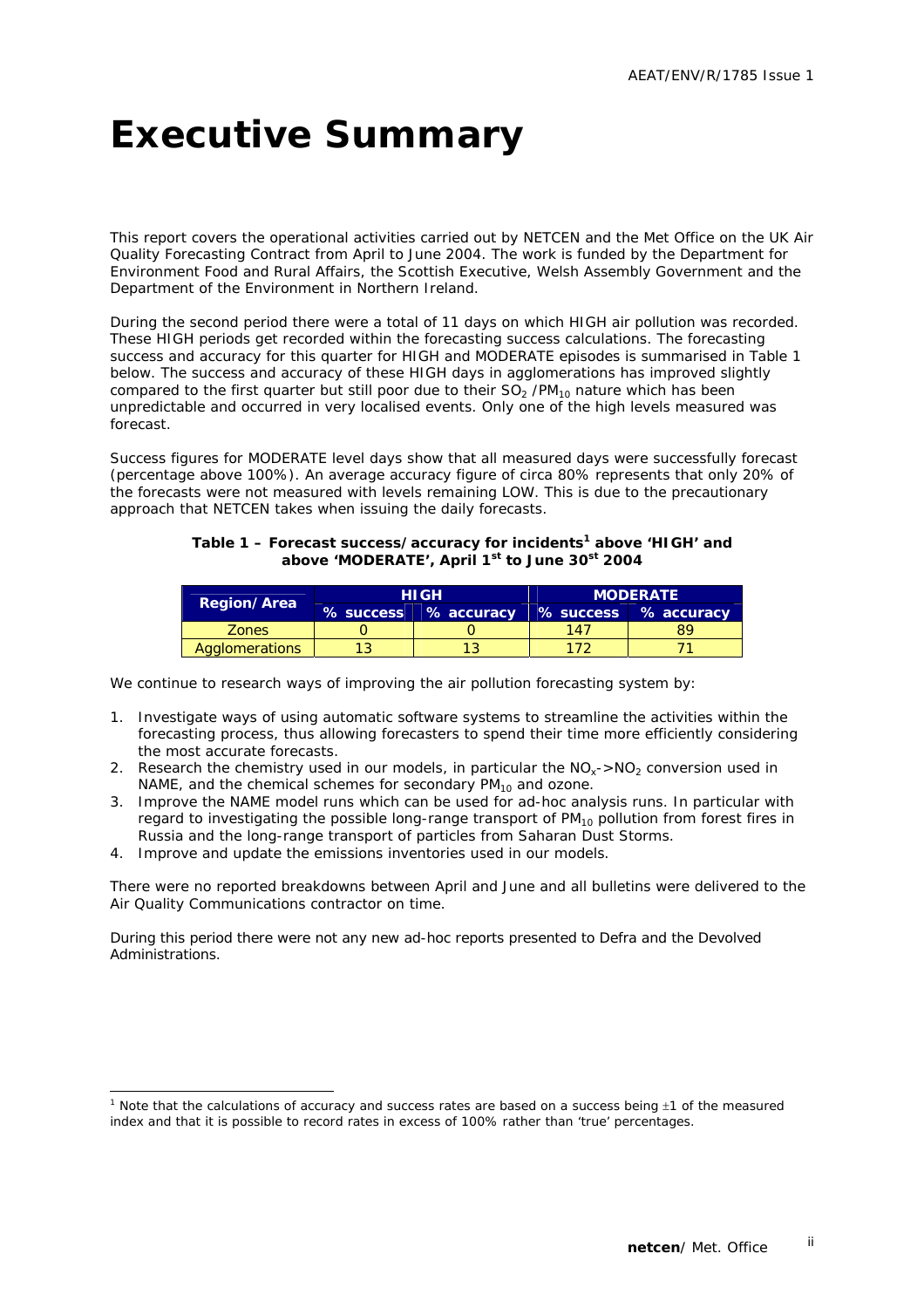### **Contents**

|              | <b>Executive Summary</b>                                 | <b>ii</b>               |
|--------------|----------------------------------------------------------|-------------------------|
| $\mathbf 1$  | <b>Introduction</b>                                      | $\mathbf 1$             |
| $\mathbf{2}$ | New developments during this period                      | $\overline{2}$          |
| 3            | Analysis of forecasting success rate                     | $\overline{2}$          |
|              | FORECAST ANALYSIS FOR APRIL 1ST TO JUNE 30TH 2004<br>3.1 | $\overline{\mathbf{4}}$ |
| 4            | <b>Breakdowns in the service</b>                         | 12                      |
| 5            | <b>Additional or enhanced forecasts</b>                  | 12                      |
| 6            | <b>Ad-hoc services</b>                                   | 12                      |
| $\mathbf{7}$ | <b>Ongoing research</b>                                  | 13                      |
| 8            | Forward work plan for July to September 2004             | 13                      |
| 9            | Hardware and software inventory                          | 14                      |
|              | <b>Appendix 1 - Air Pollution Index</b>                  | 15                      |
|              | Appendix 2 - Forecasting Zones and Agglomerations        | 17                      |
|              | Appendix 3 - Metropolis Workshop - Abstract              | 20                      |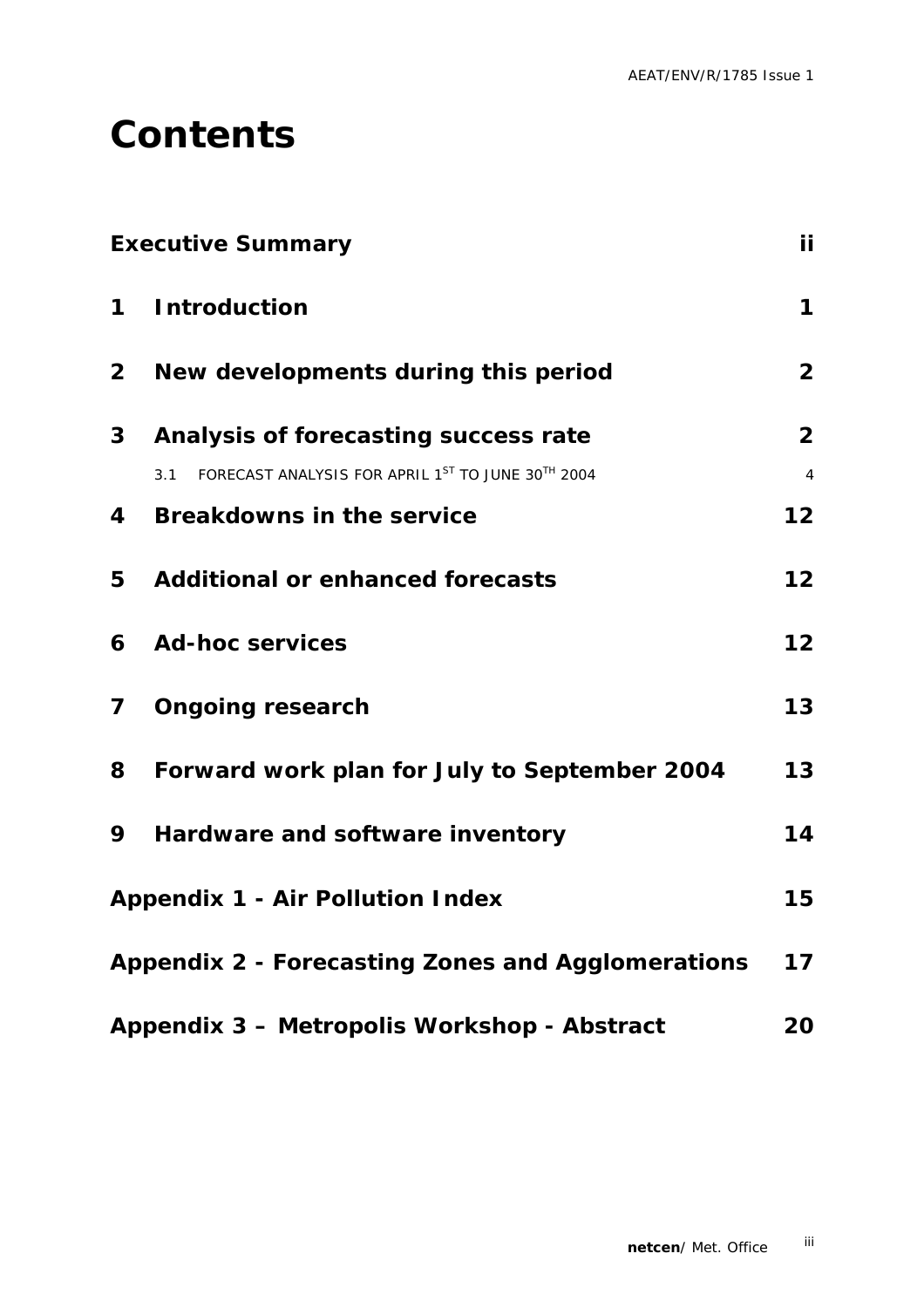# **1 Introduction**

A forecast of the following day's air pollution is prepared every day by NETCEN in collaboration with the Met Office. The forecast consists of a prediction of the air pollution descriptor for the worst-case situation in 16 zones and 16 agglomerations over the following 24-hours. Forecasts can be updated and disseminated through Teletext, the World Wide Web and a Freephone telephone number at any time of day, but the most important forecast of the day is the "daily media forecast". This is prepared at 3.00 p.m. for uploading to the internet and Air Quality Communications contractor before 4.00 p.m. each day, and is then included in subsequent air quality bulletins for the BBC, newspapers and many other interested organisations. This report covers the media forecasts issued between 1st April and 30<sup>th</sup> June 2004. Results from forecasting models are available each day and are used in constructing the forecast. The forecasters issue predictions for rural, urban background and roadside environments, but for the purposes of this report these have been combined into a single "worst-case" category.

Twice per week, on Tuesdays and Fridays, we also provide a long-range pollution outlook. This takes the form of a short piece of text which is emailed to around twenty recipients in Defra and other government Departments, plus the BBC weather forecasters. The outlook is compiled by looking at the output from our pollution models, which currently run out to 3 days ahead and by assessing the longterm weather situation.

We continue to provide a quality control system to ensure that the 5-day forecasts provided by the Met. Office to the BBC are consistent with the "daily media forecasts" and long-range pollution outlook provided by NETCEN for Defra and the DAs. The BBC requires 5-day air pollution index forecasts for 230 UK towns and cities on their BBC Online service. The quality control work is carried out at around 3.00 p.m. daily with the forecast updating onto the BBC Online Web site at 4.00 a.m. the following morning.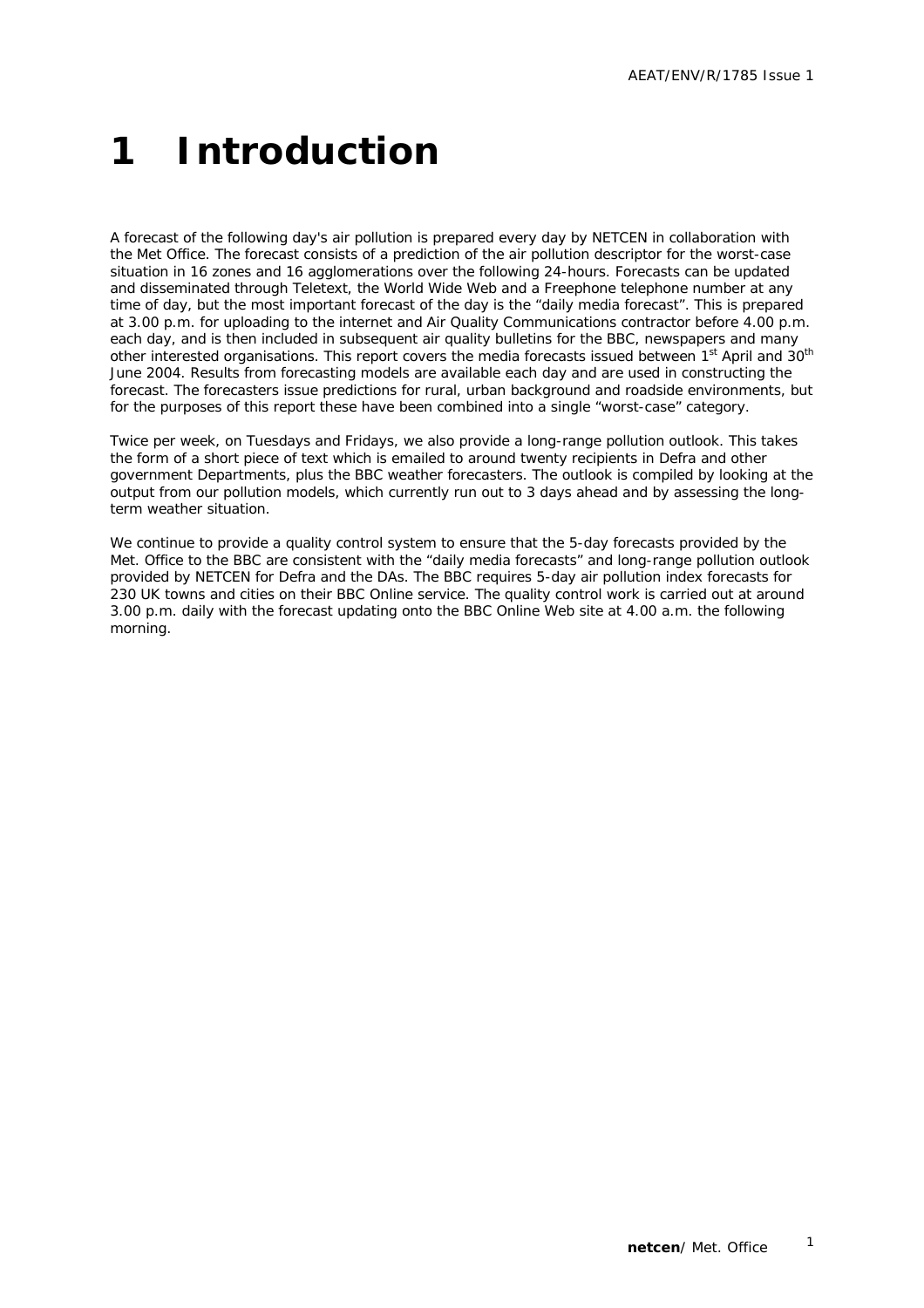### **2 New developments during this period**

During the second quarter in 2004, there has not been any new development.

## **3 Analysis of forecasting success rate**

Analysis of the forecasting performance is performed for each of the 16 zones and 16 agglomerations used in the daily forecasting service. Further details of these zones and agglomerations are presented in Appendix 2. Forecasting performance is analysed for a single, general pollutant category rather than for each individual pollutant and has been aligned to the forecasting day (a forecasting day runs from the issue time, generally 3 pm). This analysis of forecasting performance is based on provisional data before ratification as used in the daily forecasting process. Any obviously faulty data have been removed.

The analysis treats situations where the forecast index was within  $\pm 1$  of the measured index as a successful prediction as this is the accuracy we hope to obtain in the forecast. Because the calculations of accuracy and success rates are based on a success being  $\pm 1$  of the measured index, it is possible to record rates in excess of 100% rather than 'true' percentages. Further details of the text descriptions and index code used for the forecasting are given in Appendix 1.

The forecasting success rates for each zone and agglomeration for April – June 2004 are presented in Tables 3.1 (forecasting performance in zones) and 3.2 (forecasting performance in agglomerations) for 'HIGH' days. Table 3.5 provides a summary for each pollutant of the number of days on which HIGH and above pollution was measured, the maximum exceedence concentration and the day and site at which it was recorded. The forecasting performance Tables 3.1 and 3.2 give:

- The number of 'HIGH' days measured in the PROVISIONAL data aligned to the forecasting day.
- The number of 'HIGH' days forecast
- The number of days with a correct forecast of 'HIGH' air pollution, within an agreement of  $\pm 1$ index value. A HIGH forecast is recorded as correct if air pollution is measured HIGH and the forecast is within  $\pm 1$  index value, or it is forecast HIGH and the measurement is within  $\pm 1$  index value. For example measured index 7 with forecast index 6 counts as correct, as does measured index 6 with forecast index 7.
- The number of days when 'HIGH' air pollution was forecast ('f' in the tables) but not measured ('m') on the following day to within an agreement of 1 index value.
- The number of days when 'HIGH' air pollution was measured ('m') but had not been forecast ('f') to within an agreement of 1 index value.

The two measures of forecasting performance used in this report are the 'success rate' and the 'forecasting accuracy'.

The forecast success rate (%) is calculated as:

• (Number of episodes successfully forecast/total number of episodes measured)x 100

The forecast accuracy (%) is calculated as:

• (Number of episodes successfully forecast/[Number of successful forecasts + number of wrong forecasts]) x 100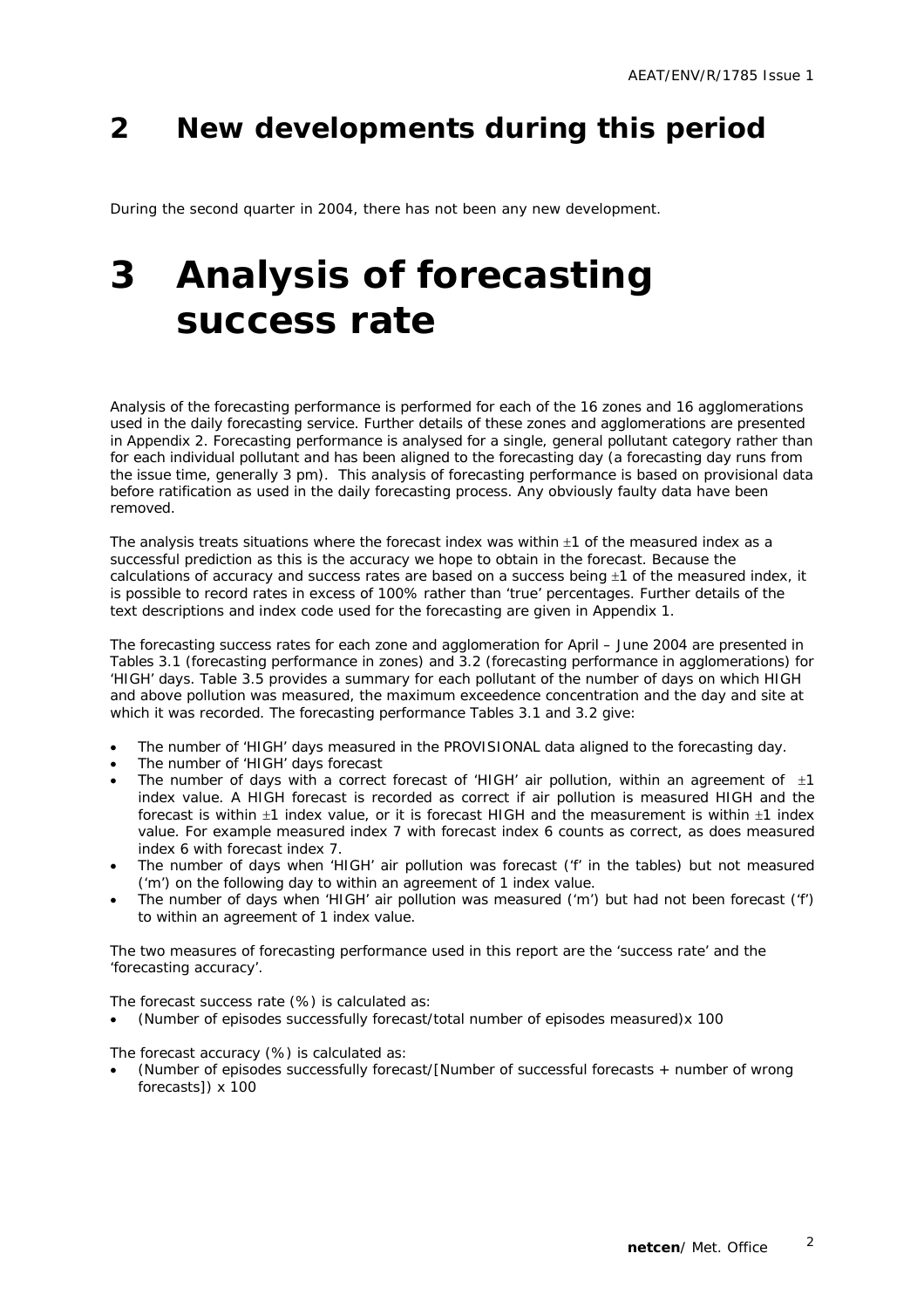The forecasting success rates for 'MODERATE' days or above for each zone and agglomeration are presented in tables 3.3 (zones) and table 3.4 (agglomerations). Table 3.3 and 3.4 give the same information as table 3.1 and 3.2 but for 'MODERATE' days and above.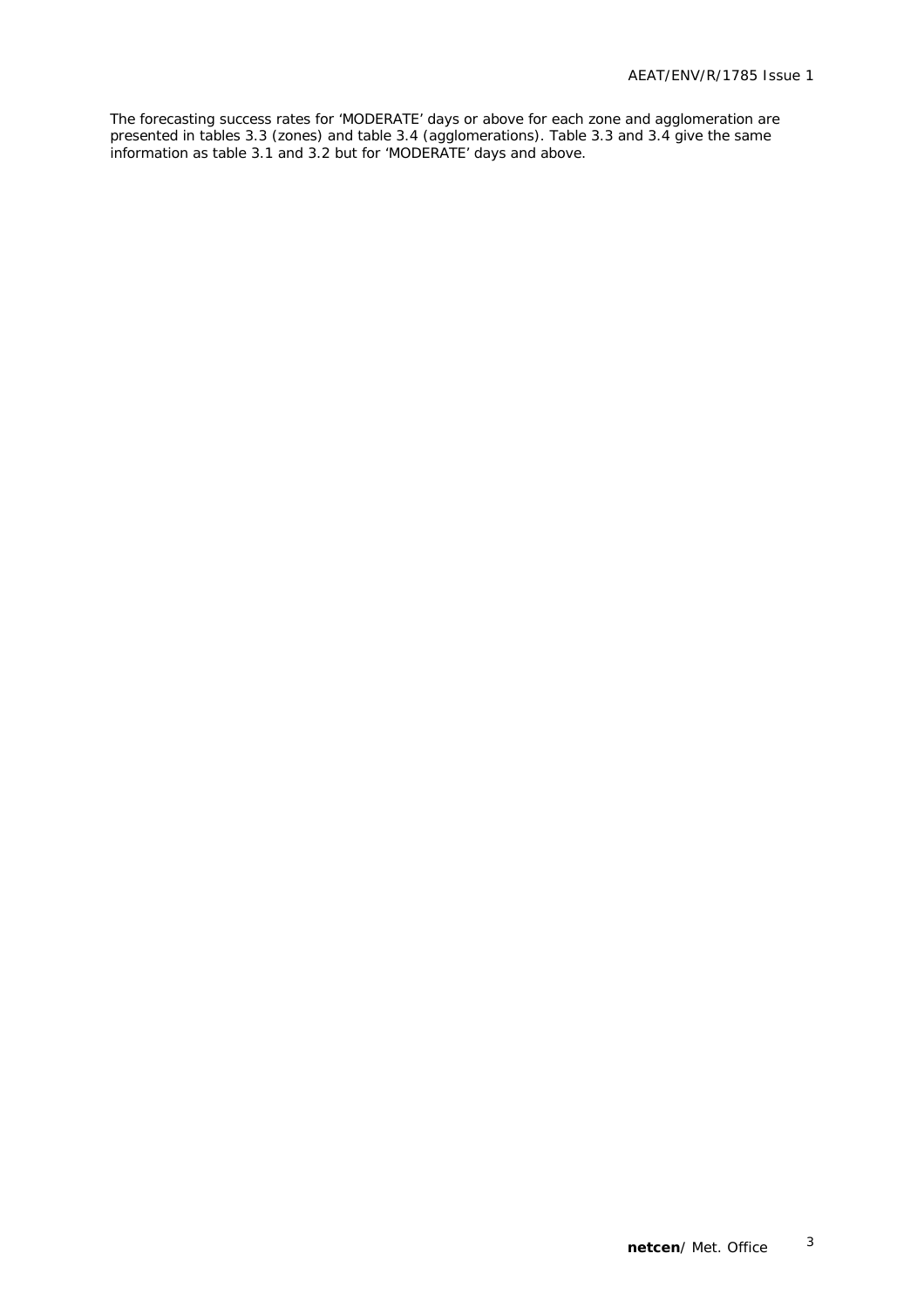### **3.1 FORECAST ANALYSIS FOR APRIL 1ST TO JUNE 30TH 2004**

| <b>ZONES</b>         | Central<br>Scotland | East<br><b>Mids</b> | Eastern        |     | Greater<br>London Highland | North<br>East | <b>North</b><br>East<br>Scotland | North        | North West<br>&<br>Males Merseyside | Northern Scottish South South South |     |     |     | West | Vorkshire & Overall<br>Ireland Borders East Wales West Midlands Humberside |  |
|----------------------|---------------------|---------------------|----------------|-----|----------------------------|---------------|----------------------------------|--------------|-------------------------------------|-------------------------------------|-----|-----|-----|------|----------------------------------------------------------------------------|--|
| <b>Measured days</b> |                     |                     |                |     |                            |               | 0                                | 0            | O                                   |                                     |     |     |     | 0    |                                                                            |  |
| forecasted days      |                     |                     |                |     |                            |               | 0                                | 0            |                                     |                                     |     |     |     | 0    |                                                                            |  |
| ok (f and m)         |                     |                     |                |     |                            |               | 0                                | 0            | 0                                   |                                     |     |     |     | 0    |                                                                            |  |
| wrong (f not m)      |                     |                     |                |     |                            |               | 0                                | 0            | 0                                   |                                     |     |     |     | 0    |                                                                            |  |
| wrong (m not f)      | Q.                  |                     |                |     |                            |               | 0                                | $\mathbf{0}$ |                                     |                                     |     |     |     | 0    |                                                                            |  |
| success %            |                     | 100                 | 0 <sup>0</sup> | 100 | 100                        | 100           | 100                              | 100          | 100                                 | 100                                 | 100 | 100 | 100 | 100  | 100                                                                        |  |
| <b>Accuracy %</b>    |                     |                     |                |     |                            | $\Omega$      | 0                                | $\mathbf{0}$ | 0                                   |                                     |     |     |     |      |                                                                            |  |

#### **Table 3.1 - Forecast Analysis for UK Zones 'HIGH' band and above\***

#### **Table 3.2 - Forecast Analysis for UK Agglomerations 'HIGH' band and above\***

| AGGLOMERATIONS   Belfast UA   Brighton/Worthing/ |     | Littlehampton | <b>Bristol UA</b> | Cardiff UA | Edinburgh UA | <b>Glasgow UA</b> | <b>Greater Manchester</b><br><b>UA</b> | Leicester UA | Liverpool UA |
|--------------------------------------------------|-----|---------------|-------------------|------------|--------------|-------------------|----------------------------------------|--------------|--------------|
| measured days                                    |     |               |                   |            |              |                   |                                        |              |              |
| forecasted days                                  |     |               |                   |            |              |                   |                                        |              |              |
| ok (f and m)                                     |     |               |                   |            |              |                   |                                        |              |              |
| wrong (f not m)                                  |     |               |                   |            |              |                   |                                        |              |              |
| wrong (m not f)                                  |     |               |                   |            |              |                   |                                        |              |              |
| success %                                        | 100 | 100           | 100 <sup>1</sup>  | 100        | 100          | 100               | 100                                    | 100          |              |
| accuracy %                                       |     |               |                   |            |              |                   |                                        |              |              |

| <b>AGGLOMERATIONS</b> | Nottingham UA | Portsmouth UA | Sheffield UA | Swansea UA | <b>Tyneside</b> | West Midlands UA | West Yorkshire UA | <b>Overall</b> |
|-----------------------|---------------|---------------|--------------|------------|-----------------|------------------|-------------------|----------------|
| <b>Measured days</b>  |               |               |              |            |                 |                  |                   |                |
| forecasted days       |               |               |              |            |                 |                  |                   |                |
| ok (f and m)          |               |               |              |            |                 |                  |                   |                |
| wrong (f not m)       |               |               |              |            |                 |                  |                   |                |
| wrong (m not f)       |               |               |              |            |                 |                  |                   |                |
| success %             | 100           | 100           | 100          |            | 100             | 100              | 100               |                |
| accuracy %            |               |               |              |            |                 |                  |                   |                |

**\* All performance statistics are based on provisional data. Obviously incorrect data due to instrumentation faults have been removed from the analyses.** 

 **Please refer to the start of section 3 for an explanation of the derivation of the various statistics, figures >100 % may occur.**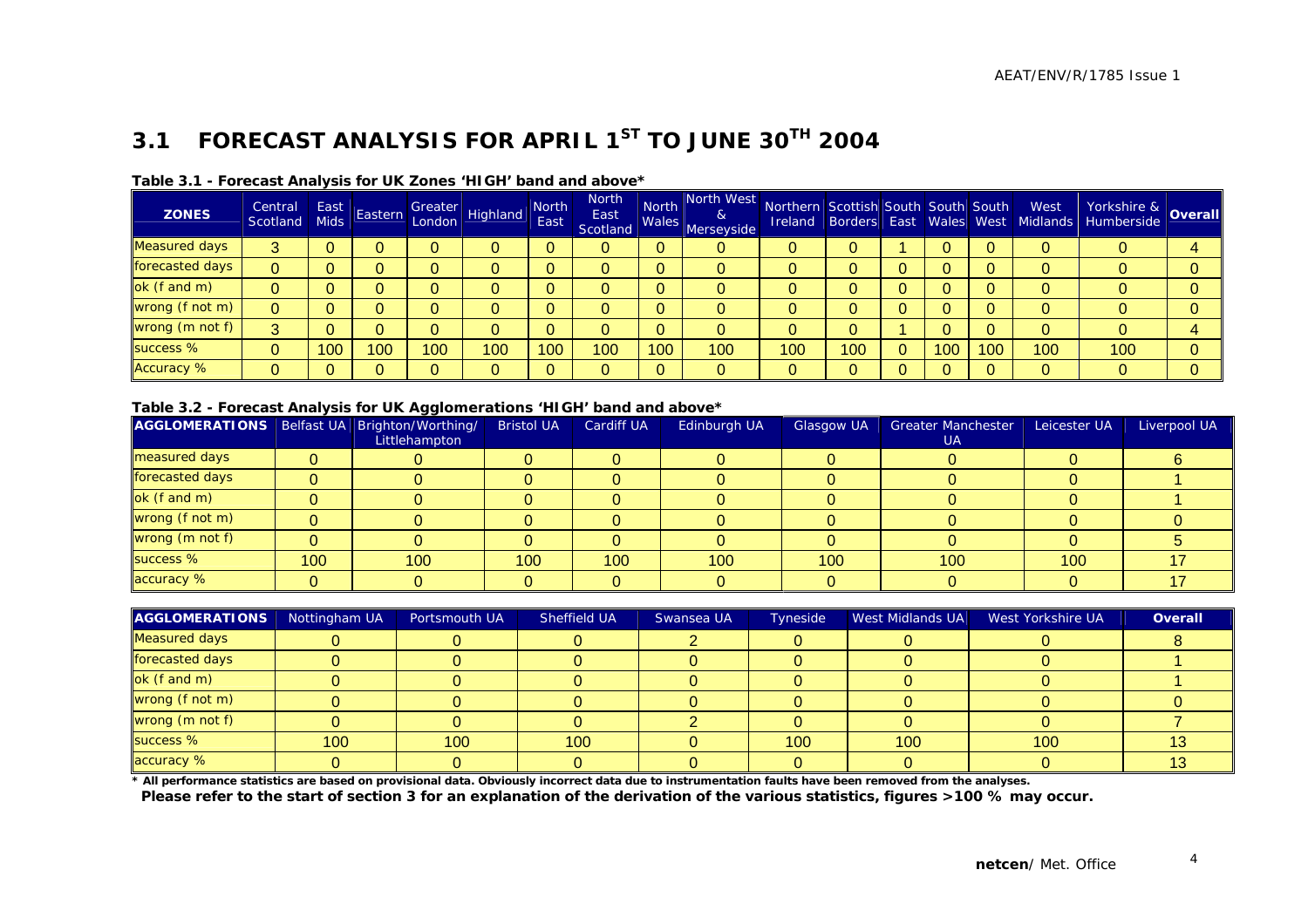| <b>ZONES</b>    | Central<br>Scotland | East<br><b>Mids</b> | Eastern | Greater<br>London | Highland | <b>North</b><br>East | <b>North</b><br>East<br>Scotland | North<br>Wales | North West<br>&<br>Merseyside | Northern Scottish South South South<br><b>Ireland</b> |     |     |     |     | West<br>Borders East Wales West Midlands | Yorkshire & Overall |     |
|-----------------|---------------------|---------------------|---------|-------------------|----------|----------------------|----------------------------------|----------------|-------------------------------|-------------------------------------------------------|-----|-----|-----|-----|------------------------------------------|---------------------|-----|
| measured days   | 15                  | 38                  | 61      | 37                | 30       | 30                   | 21                               | 14             | 35                            | 10                                                    | 13  | 52  | g.  | 47  | 14                                       | 41                  | 467 |
| forecasted days | 13                  | 55                  | 60      | 57                | 31       | 48                   | 19                               | 25             | 34                            | 10                                                    | 15  | 62  | 32  | 55  | 51                                       | 43                  | 610 |
| ok (f and m)    | 13                  | 61                  | 66      | 59                | 44       | 55                   | 23                               | 26             | 49                            | 15                                                    | 18  | 63  | 27  | 63  | 46                                       | 58                  | 686 |
| wrong (f not m) | 5                   |                     |         |                   |          |                      | 3                                | 5              | $\overline{2}$                |                                                       | д   |     |     |     |                                          | 3                   | 55  |
| wrong (m not f) |                     |                     |         |                   |          |                      | 5                                |                | 0                             |                                                       |     |     |     |     |                                          |                     | 29  |
| success %       | 87                  | 161                 | 108     | 159               | 147      | 183                  | 110                              | 186            | 140                           | 150                                                   | 138 | 121 | 300 | 134 | 329                                      | 141                 | 147 |
| accuracy %      | 52                  | 95                  | 93      | 92                | 96       | 92                   | 74                               | 81             | 96                            | 88                                                    | 82  | 91  | 84  | 93  | 87                                       | 89                  | 89  |

#### **Table 3.3 - Forecast Analysis for UK Zones 'MODERATE' band and above\***

#### **Table 3.4 - Forecast Analysis for UK Agglomerations 'MODERATE' band and above\***

| AGGLOMERATIONS   Belfast UA   Brighton/Worthing/ |     |               | <b>Bristol UA</b> | <b>Cardiff UA</b> | Edinburgh UA | <b>Glasgow UA</b> | <b>Greater Manchester</b> | Leicester UA | Liverpool UA |
|--------------------------------------------------|-----|---------------|-------------------|-------------------|--------------|-------------------|---------------------------|--------------|--------------|
|                                                  |     | Littlehampton |                   |                   |              |                   | UA.                       |              |              |
| measured days                                    | 8   |               |                   | 15 <sup>°</sup>   | 14           |                   | 19                        |              |              |
| forecasted days                                  | 5   | 30            | 22                | 21                |              | 10                | 24                        | 22           | 23           |
| ok (f and m)                                     |     |               | 21                | 22                | 16           |                   | 31                        | 21           | 25           |
| wrong (f not m)                                  |     | 30            |                   |                   |              |                   |                           |              |              |
| wrong $(m \text{ not } f)$                       |     |               |                   |                   |              |                   |                           |              |              |
| success %                                        | 113 | 100           | 350               | 147               | 114          | 180               | 163                       | 300          | 139          |
| accuracy %                                       | 69  |               | 78                | 81                | 76           | 64                | 89                        | 75           | 66           |

| AGGLOMERATIONS  | Nottingham UA | Portsmouth UA | Sheffield UA | Swansea UA | Tyneside | West Midlands UA | West Yorkshire UA | Overall |
|-----------------|---------------|---------------|--------------|------------|----------|------------------|-------------------|---------|
| measured days   |               | 12            | 13           | 23         |          | 26               |                   | 189     |
| forecasted days | 16            | 35            |              | 33         |          | 32               | 20                | 332     |
| $ok$ (f and m)  |               | 34            | 21           | 33         |          | 41               | 19                | 326     |
| wrong (f not m) |               |               |              |            |          |                  |                   | 108     |
| wrong (m not f) |               |               |              |            |          |                  |                   | 23      |
| success %       | 200           | 283           | 162          | 143        | 240      | 158              | 158               | 172     |
| accuracy %      | 57            | 89            | 81           | 72         | 63       | 89               | 68                |         |

**\* All performance statistics are based on provisional data. Obviously incorrect data due to instrumentation faults have been removed from the analyses. Please refer to the start of section 3 for an explanation of the derivation of the various statistics, figures >100 % may occur.**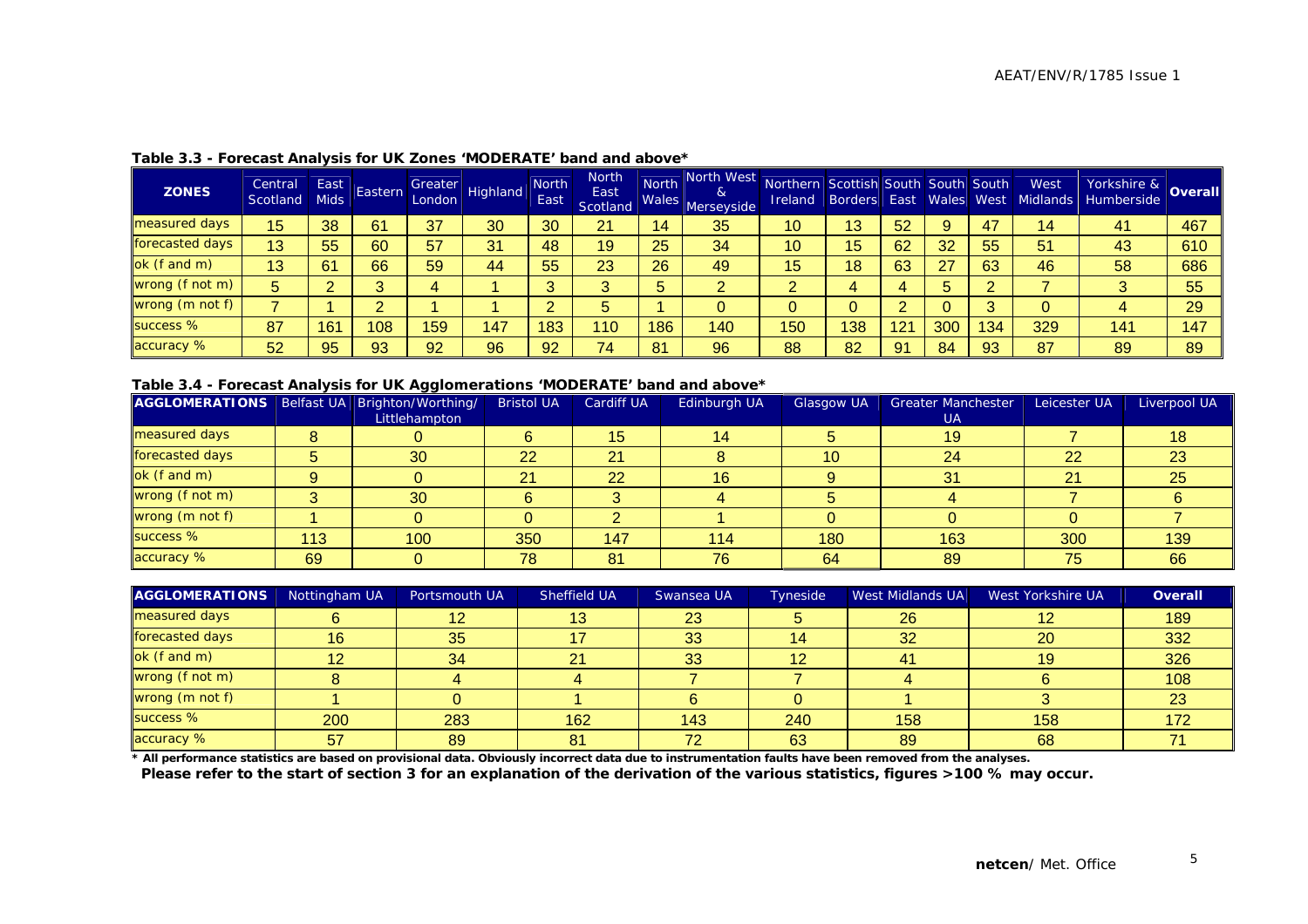| Pollutant           | <b>High</b><br>days | <b>Moderate</b><br>days | Max.<br>$conc.$ ( $\mu$ g<br>/m <sup>3</sup> ) $*$ | Site with max.<br>conc.      | <b>Zones or</b><br>Agglomeration   | Date of<br>max conc. | <b>Forecast</b><br><b>SUCCESS</b><br><b>HIGH</b><br>days $(\%)$<br>[no.<br><i>incidents1</i> |
|---------------------|---------------------|-------------------------|----------------------------------------------------|------------------------------|------------------------------------|----------------------|----------------------------------------------------------------------------------------------|
| Ozone               | $-$                 | 76                      | 176 $\mu$ gm <sup>-3</sup>                         | <b>Wicken Fen</b>            | Eastern                            | 08/06/04             | N/A                                                                                          |
| $PM_{10}$<br>(teom) | 8                   | 27                      | 98 $\mu$ gm <sup>-3</sup>                          | <b>Liverpool Speke</b>       | Liverpool UA                       | 15/06/04             | 13 % [8]                                                                                     |
| NO <sub>2</sub>     |                     |                         | 302 $\mu$ gm <sup>-3</sup>                         | London<br>Marylebone<br>Road | <b>Greater London</b><br><b>UA</b> | 24/06/04             | N/A                                                                                          |
| SO <sub>2</sub>     | 3                   | $\overline{7}$          | 788 μgm <sup>-3</sup>                              | Grangemouth                  | <b>Central Scotland</b>            | 08/06/04             | $0\%$ [3]                                                                                    |
| CO                  |                     |                         |                                                    |                              |                                    |                      | N/A                                                                                          |

**Table 3.5 – Summary of episodes April to June 2004** 

\* Maximum concentration relate to 8 hourly running mean or hourly mean for ozone, 24 hour running mean for PM<sub>10</sub>, hourly mean for  $NO<sub>2</sub>$ , 15 minute mean for  $SO<sub>2</sub>$  and 8 hour running mean for CO.

### **General Trends**

The second quarter has been characterised by some localised events with more persistent regional MODERATE levels due to ozone. There have been eight HIGH days due to  $PM_{10}$  and three due to  $SO<sub>2</sub>$ . MODERATE levels of PM<sub>10</sub> have been scattered throughout this period and MODERATE levels of ozone have been more persistent throughout the quarter (80% of the days). Figures 3.1 – 3.3 show the trends of pollutants in graphical form. A site-by-site breakdown is given in Figures 3.4a and 3.4b.

### $O<sub>3</sub>$

Ozone levels have not reached HIGH levels during this period. The highest recorded level was at Wicken Fen on the 8<sup>th</sup> June. Seventy six days out of ninety one have been characterised with levels of MODERATE pollution due to ozone. Stations showing the highest number of MODERATE days were, after data finalisation, Weybourne (44 days), Wicken Fen (37), Yarner Wood (36), Bournemouth (31), Rochester (31) and Southend-on-Sea (30). Figure 3.1 shows the trends in ozone levels over this period.

#### **PM<sub>10</sub>**

PM<sub>10</sub> levels of HIGH were recorded at two stations over this period: 6 days in Liverpool Speke and 2 days in Port Talbot. These levels were due to localised events: construction works nearby the monitoring station and industrial processes, respectively. The maximum peak was recorded at Liverpool Speke at 98  $\mu$ qm<sup>-3</sup> (band 9) on the 15<sup>th</sup> June. During the second quarter, 27 events were recorded at MODERATE levels.

During the three month period covered by this report,  $PM_{10}$  reached HIGH in localised areas. For PM<sub>10</sub> related HIGH episodes, which tend to dominate in agglomerations where road traffic pollution, industry and construction are abundant, the success rate is normally very low due to its unpredictability (only one of the eight incidents was successfully forecast). Figure 3.2 shows the trends in  $PM_{10}$  levels over this period.

#### $NO<sub>2</sub>$

Nitrogen dioxide levels have remained below HIGH levels. London Marylebone Road was the only site to measure one day of MODERATE levels across the UK, with a maximum of 302  $\mu$ gm<sup>-3</sup> on the  $24<sup>th</sup>$  June.

#### **SO<sub>2</sub>**

Sulphur dioxide reached HIGH levels on three occasions: twice in Grangemouth and one measured at Harwell. MODERATE levels were measured on 7 occasions at Grangemouth. The highest level was measured at Grangemouth at 788  $\mu$ gm<sup>-3</sup> (band 8) on the 8<sup>th</sup> June. None of the HIGH incidents were successfully forecast due to their associated unpredictability.

Figure 3.3 shows the trends in  $SO<sub>2</sub>$  levels over this period with  $NO<sub>2</sub>$  also included.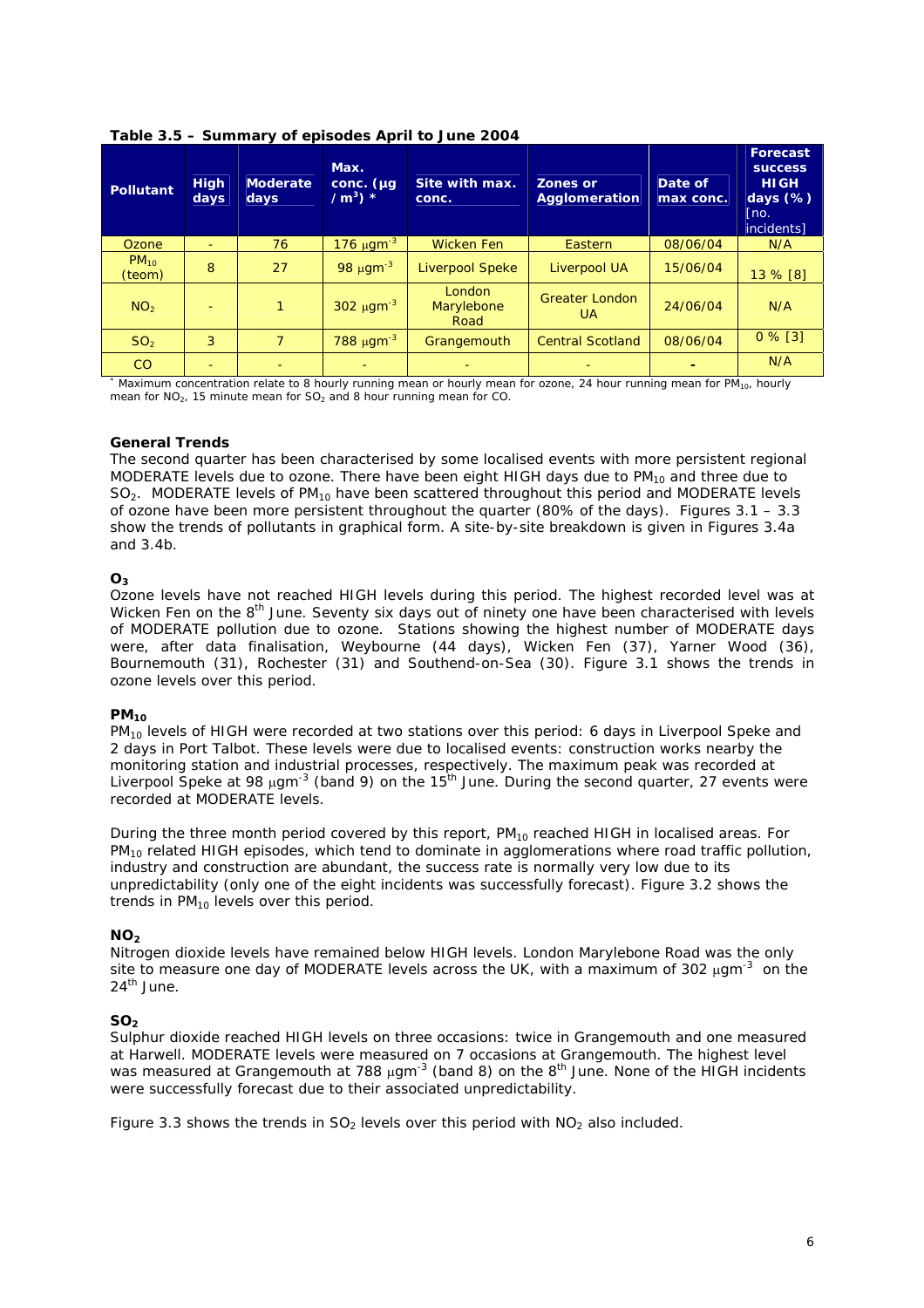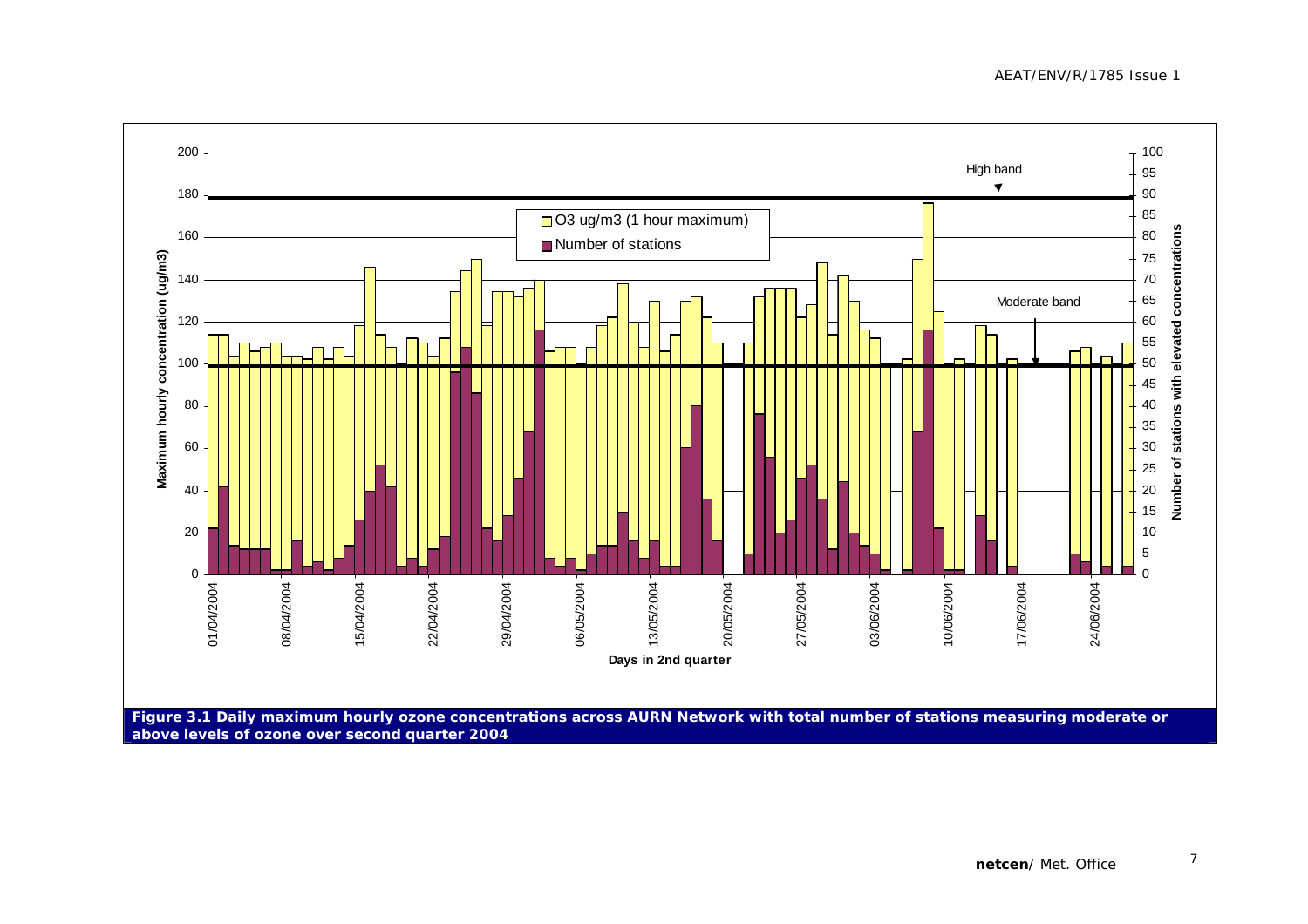![](_page_12_Figure_1.jpeg)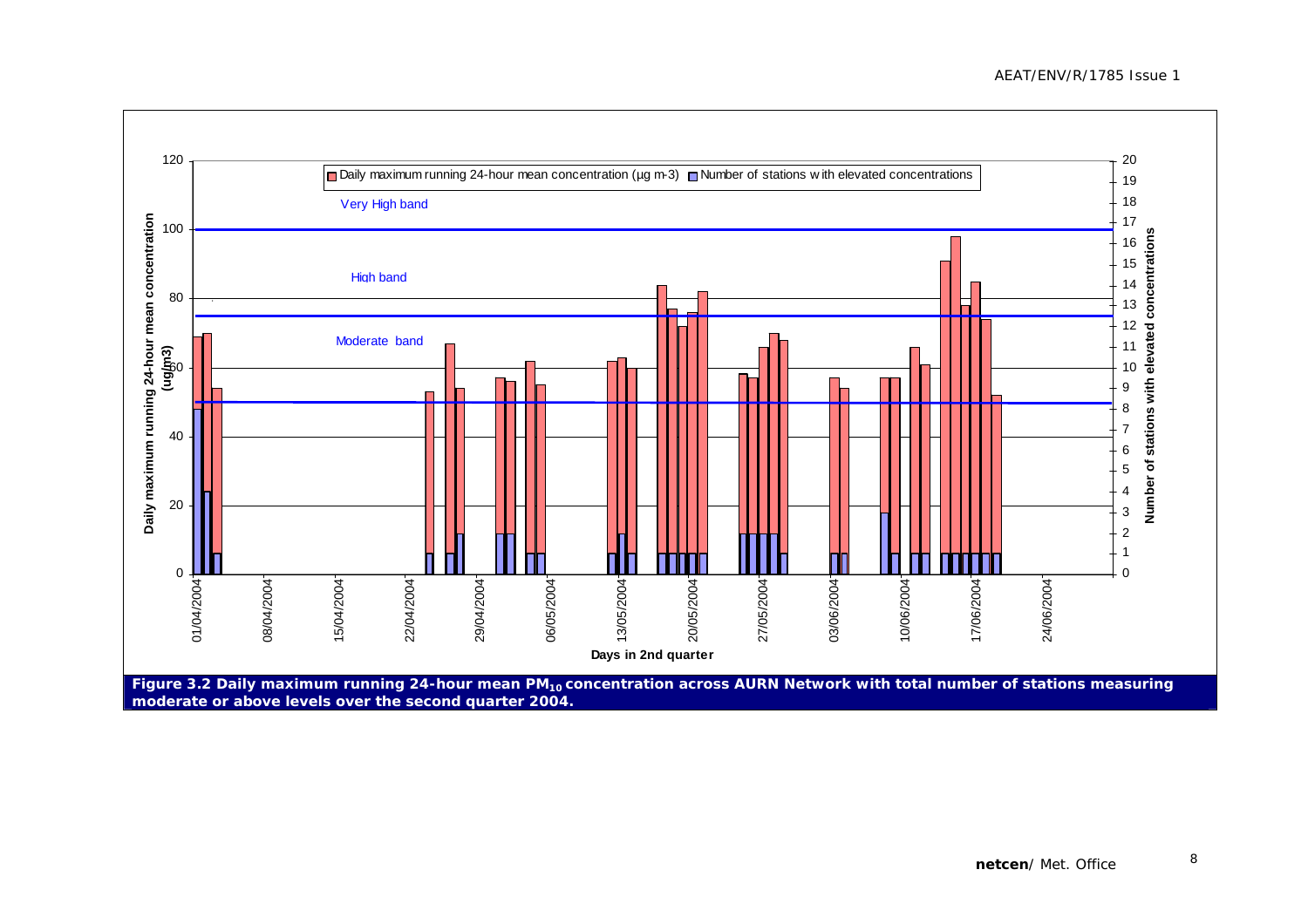![](_page_13_Figure_1.jpeg)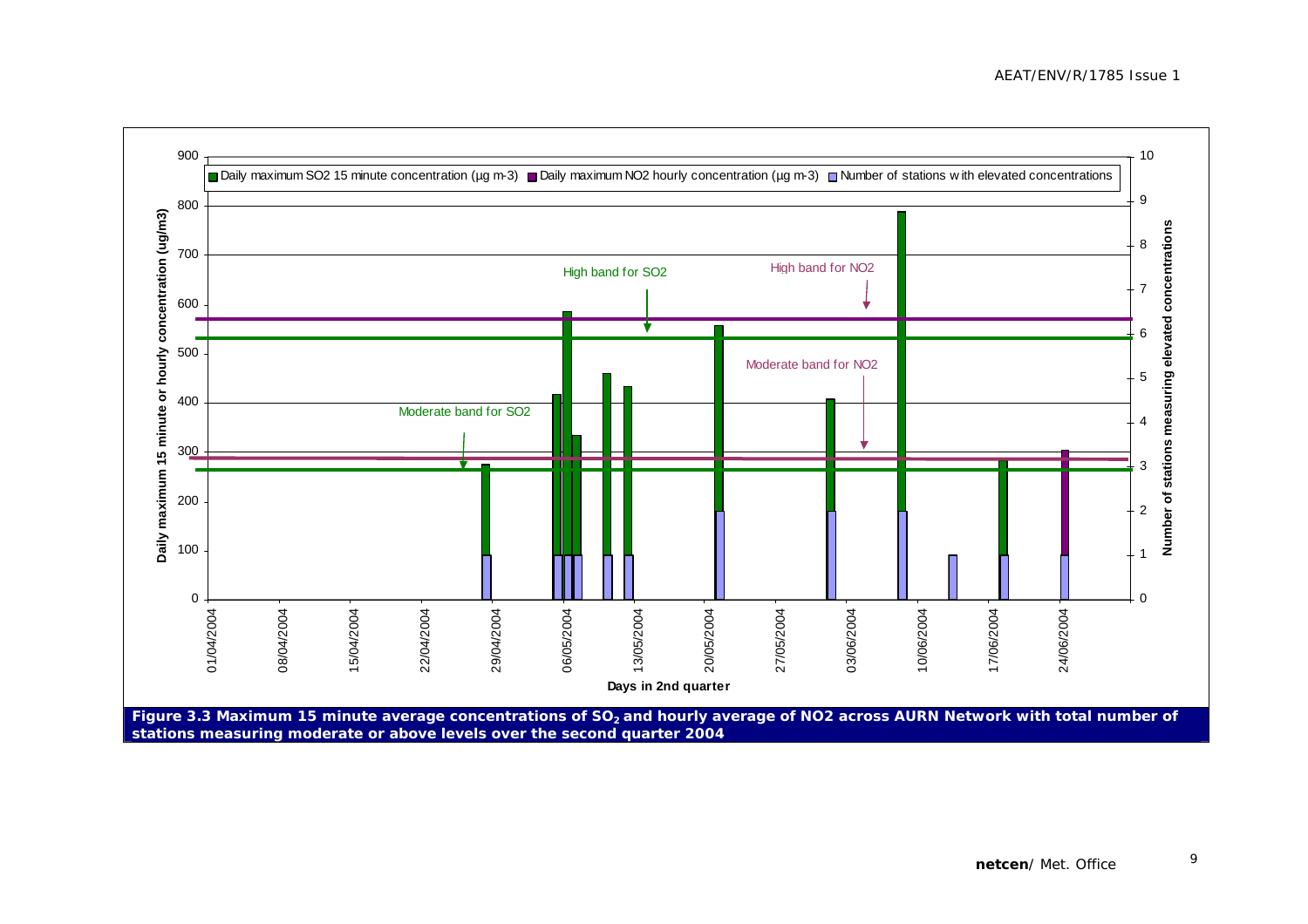![](_page_14_Figure_1.jpeg)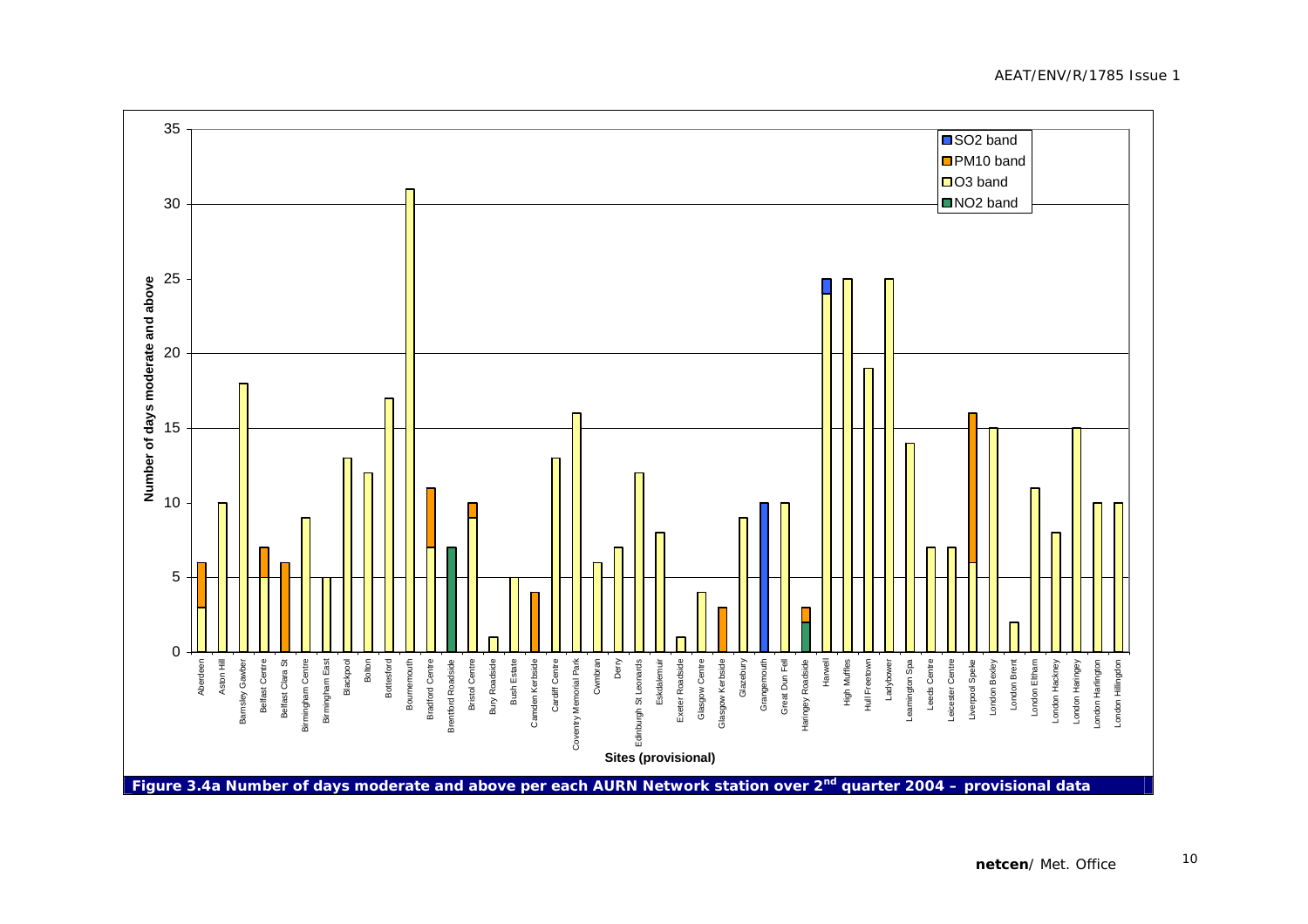![](_page_15_Figure_1.jpeg)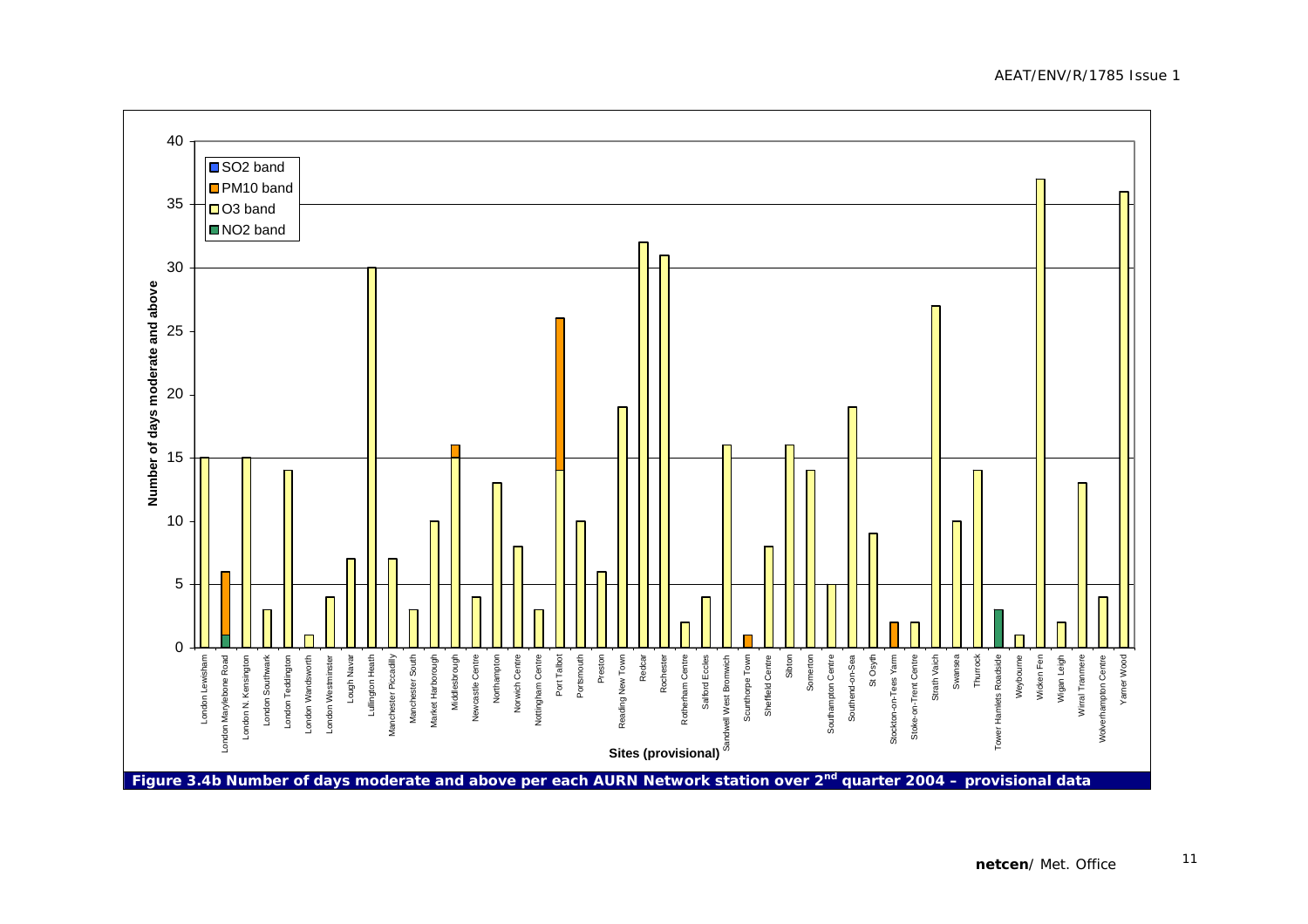### **4 Breakdowns in the service**

All bulletins were successfully delivered to the Air Quality Communications contractor on time and there were no reported breakdowns in the service over this three month period.

## **5 Additional or enhanced forecasts**

No formal enhanced forecasts can be issued until the format of the enhanced service has been agreed with Defra and the Devolved Administrations.

The air pollution forecast is always re-issued to Teletext, Web and Freephone services at 10.00 a.m local time each day, but will only be updated when the pollution situation is changing.

The bi-weekly air pollution outlooks have continued to be delivered successfully to Defra and other government departments by email on Tuesdays and Fridays.

### **6 Ad-hoc services**

In June 2004, Jaume Targa from NETCEN attended the Metropolis Workshop: "Information – Communication – Awareness – Education". METROPOLIS project and JRC organised a two day seminar on experiences with local abatement strategies involving citizens, the development of air pollution and health information systems and awareness raising projects.

During this workshop, Jaume Targa gave a presentation on the 'UK National Air Quality Information Service' that NETCEN has established for DEFRA and the Devolved Administrations. The abstract of this presentation is in appendix 3. In this presentation the following was covered:

- UK Government commitment to easy public access of air quality data
- Objectives of the Information Services
- Current data available (on-line data, 24 hours daily forecast, reports and contracts, Local Authorities on-line tools, historic data and statistics…)
- Different media used to broadcast air quality information (Internet, teletext, e-mail bulletins weather centres, TV, Newspapers; free-phone, BBC forecast…)

Alongside to NETCEN's presentation, other interesting topics were also covered. These were:

- The use of 'new' dissemination techniques like Internet, WAP, SMS E-mail and MMS (Nilu in Norway).
- Implementation of SMS services in Marseille under APNEE project
- Practical dissemination solution for city authorities (NILU in Norway)
- On-road Optical Remote Sensing for Driver Information and Awareness Raising (IVL in Sweden)
- Raising awareness through PEOPLE project
- Science based hands on education systems for schools (NILU in Norway)
- Ozone assessment in the Varese Area in collaboration with European School (JRC in Ispra)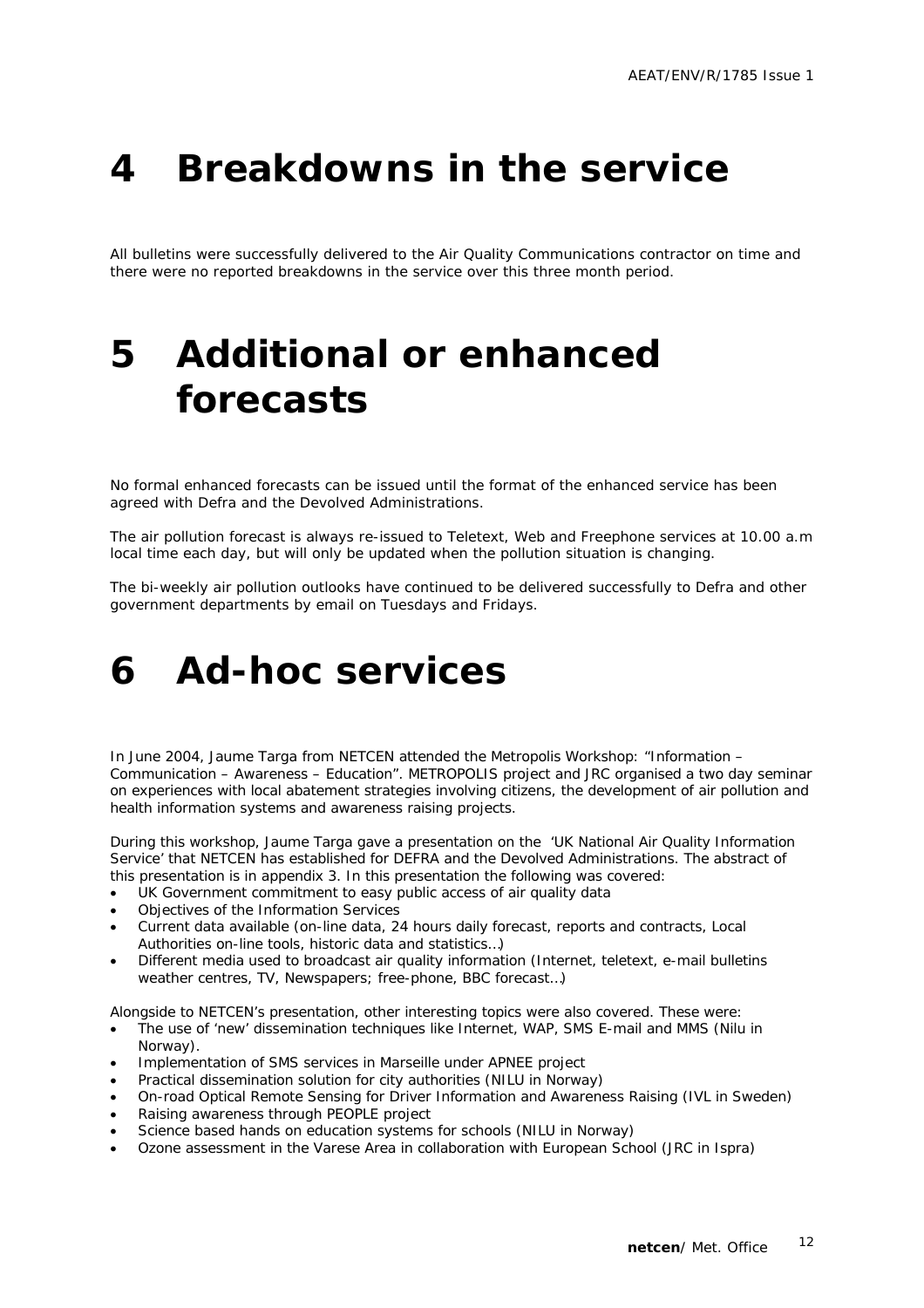# **7 Ongoing research**

NETCEN and the Met office will continue to:

- 1. Investigate ways of using automatic software systems to streamline the activities within the forecasting process, thus allowing forecasters to spend their time more efficiently considering the most accurate forecasts.
- 2. Research the chemistry used in our models, in particular the  $NO<sub>x</sub>$  >NO<sub>2</sub> conversion used in NAME, and the chemical schemes for secondary  $PM_{10}$  and ozone.
- 3. Improve the NAME model runs which can be used for ad-hoc analysis runs. In particular with regard to investigating the possible long-range transport of  $PM_{10}$  pollution from forest fires in Russia, and the long-range transport of particles from Saharan Dust Storms.
- 4. Improve and update the emissions inventories used in our models.

## **8 Forward work plan for July to September 2004**

- Ongoing daily air pollution forecasting activities.
- Ongoing improvements to NAME model including improved modelling over steep topographical gradients, higher resolution model runs with reduced statistical noise, update of emissions inventory used in the model.
- Publication of the January to March 2004 report on the Air Quality Archive Web Site.
- Improve the accessibility of the website by use of meta tags to improve its rating in search engines. Also refine some of the buttons so that they are easier to select.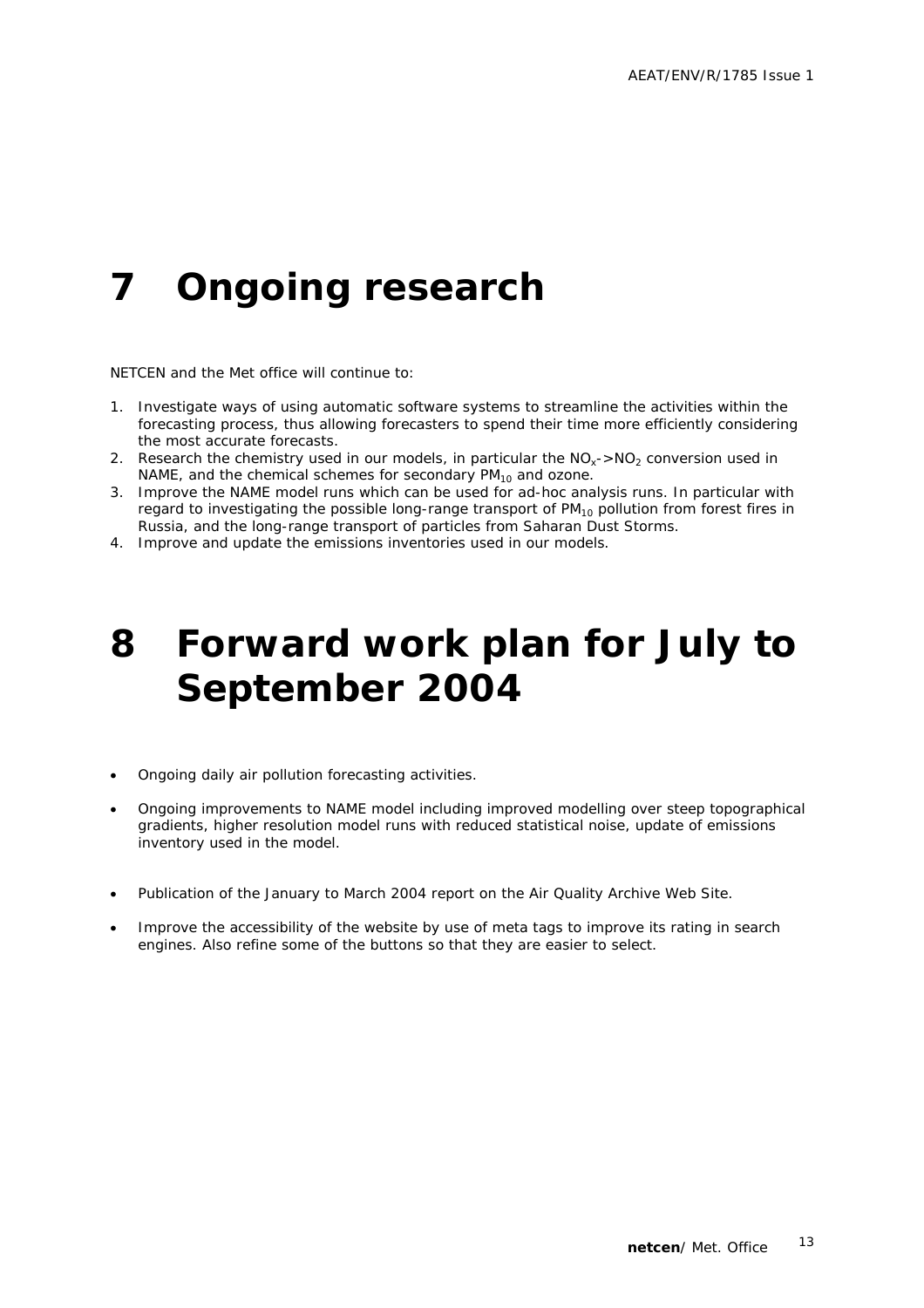# **9 Hardware and software inventory**

Defra and the Devolved Administrations own the code for the ozone and secondary  $PM_{10}$  models, but not the graphical interface for these.

Defra and the Devolved Administrations own the software for delivering the air pollution forecast to the Air Quality Communications system.

Defra and the Devolved Administrations also own the web pages used to display the forecasts.

No computer hardware being used on this project is currently owned by Defra and the Devolved Administrations.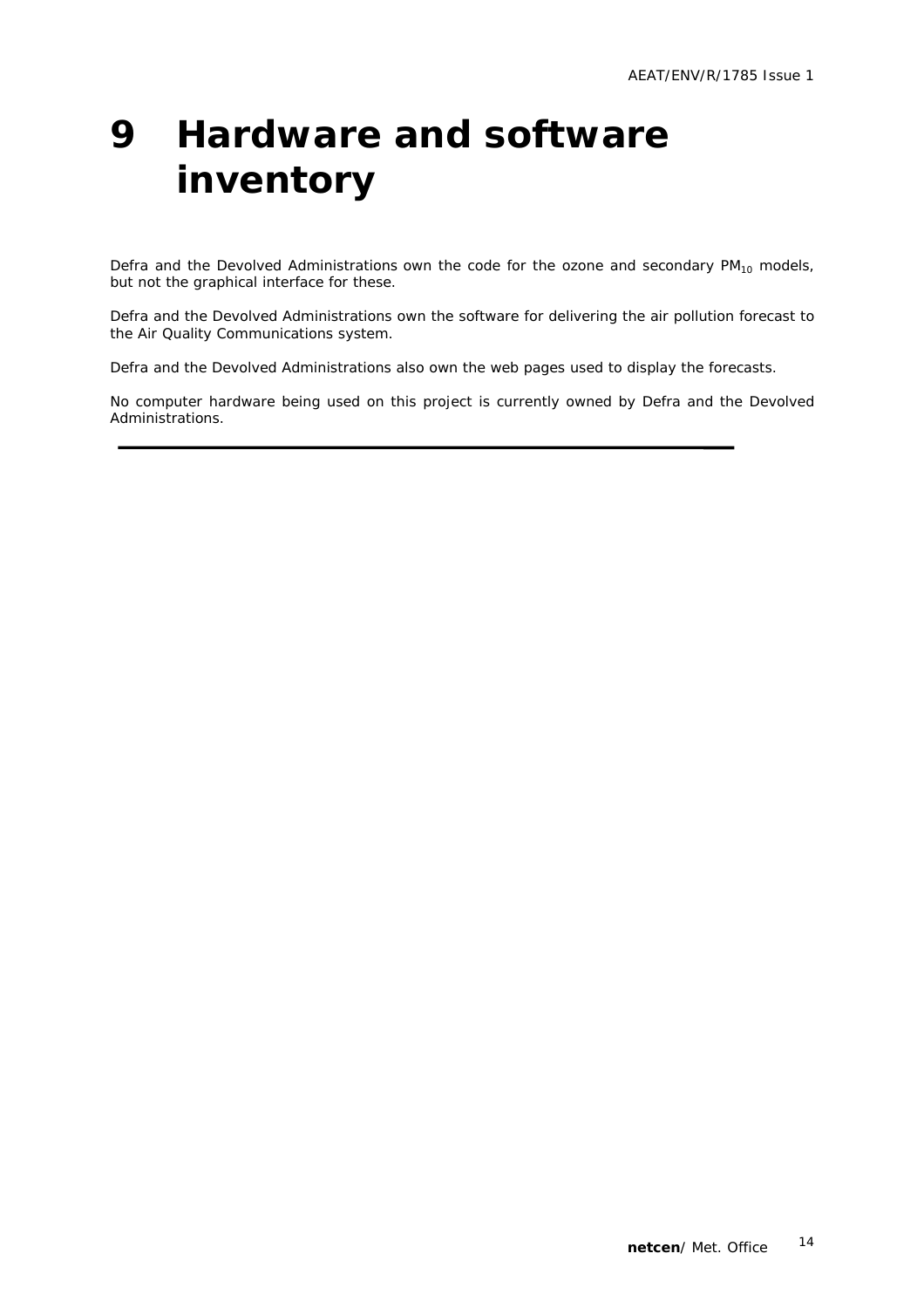# **Appendix 1 - Air Pollution Index**

**CONTENTS** 

1 Table showing the Air Pollution index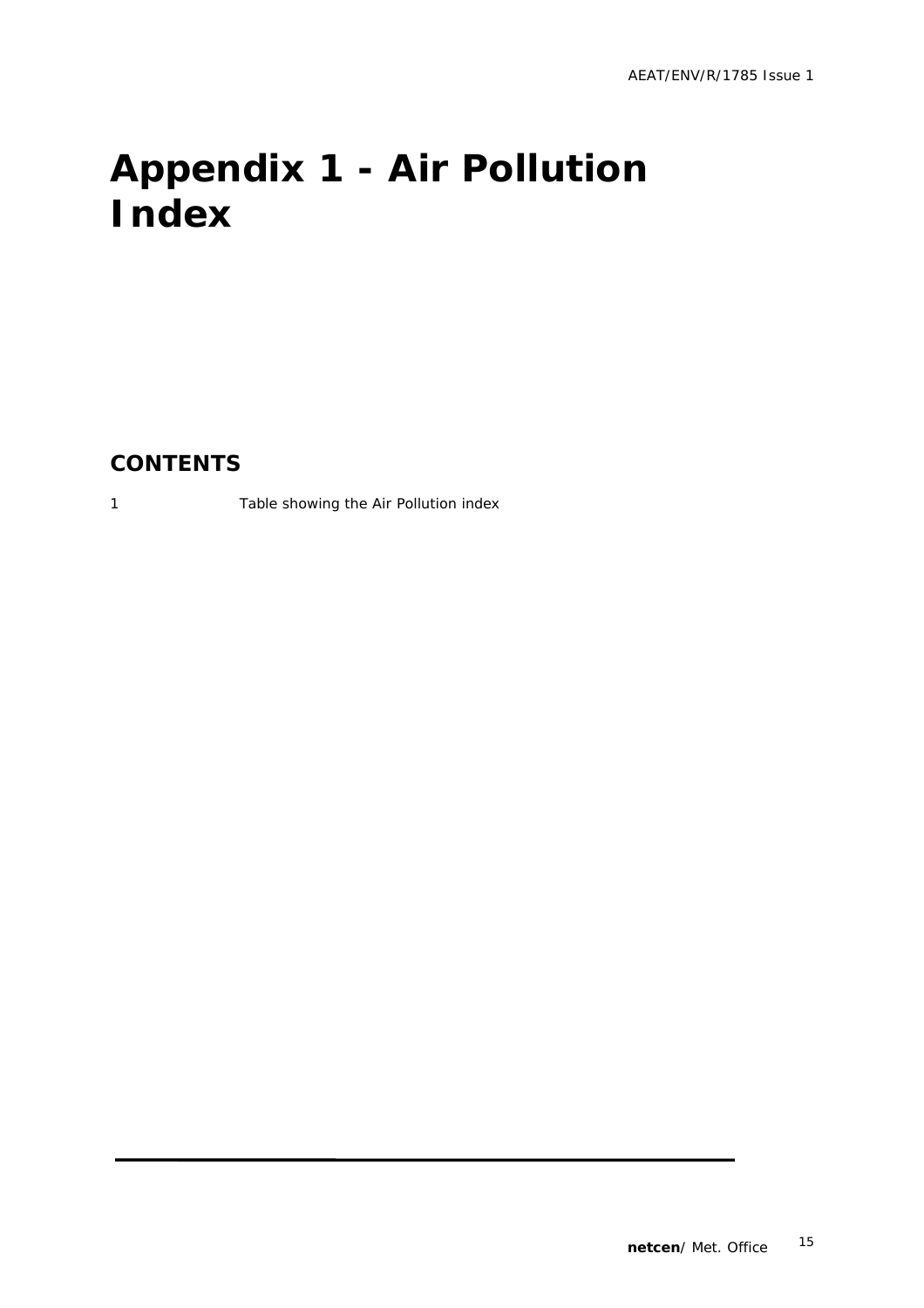### AEAT/ENV/R/1785 Issue 1

| <b>Old</b><br><b>Banding</b> | Ozone 8-hourly/<br><b>Hourly mean</b><br><b>Index</b> |                                 |                | <b>Nitrogen Dioxide</b><br><b>Hourly Mean</b> |                | <b>Sulphur Dioxide</b><br><b>15-Minute Mean</b> | <b>Carbon Monoxide</b><br><b>8-Hour Mean</b> | $PM_{10}$ Particles<br>24-Hour Mean |               |                         |
|------------------------------|-------------------------------------------------------|---------------------------------|----------------|-----------------------------------------------|----------------|-------------------------------------------------|----------------------------------------------|-------------------------------------|---------------|-------------------------|
|                              |                                                       | $\mu$ gm <sup>-3</sup>          | ppb            | $\mu$ gm <sup>-3</sup>                        | ppb            | $\mu$ gm <sup>-3</sup>                          | ppb                                          | $mgm^{-3}$                          | ppm           | $\mu$ gm <sup>-3</sup>  |
| <b>LOW</b>                   |                                                       |                                 |                |                                               |                |                                                 |                                              |                                     |               |                         |
|                              |                                                       | $0 - 32$                        | $0 - 16$       | $0 - 95$                                      | $0 - 49$       | $0 - 88$                                        | $0 - 32$                                     | $0 - 3.8$                           | $0.0 - 3.2$   | $0 - 16$                |
|                              | 2                                                     | $33 - 66$                       | $17 - 32$      | $96 - 190$                                    | 50-99          | 89-176                                          | $33 - 66$                                    | $3.9 - 7.6$                         | $3.3 - 6.6$   | $17 - 32$               |
|                              | 3                                                     | 67-99                           | $33 - 49$      | 191-286                                       | 100-149        | $177 - 265$                                     | $67-99$                                      | $7.7 - 11.5$                        | $6.7 - 9.9$   | $33 - 49$               |
| <b>MODERATE</b>              |                                                       |                                 |                |                                               |                |                                                 |                                              |                                     |               |                         |
|                              | 4                                                     | 100-126                         | $50 - 62$      | 287-381                                       | 150-199        | 266-354                                         | 100-132                                      | $11.6 - 13.4$                       | $10.0 - 11.5$ | $50 - 57$               |
|                              | 5                                                     | 127-152                         | $63 - 76$      | $382 - 477$                                   | 200-249        | 355-442                                         | 133-166                                      | $13.5 - 15.4$                       | $11.6 - 13.2$ | 58-66                   |
|                              | 6                                                     | 153-179                         | $77 - 89$      | 478-572                                       | 250-299        | 443-531                                         | 167-199                                      | $15.5 - 17.3$                       | $13.3 - 14.9$ | $67 - 74$               |
| <b>HIGH</b>                  |                                                       |                                 |                |                                               |                |                                                 |                                              |                                     |               |                         |
|                              |                                                       | 180-239                         | $90 - 119$     | 573-635                                       | 300-332        | 532-708                                         | 200-266                                      | $17.4 - 19.2$                       | $15.0 - 16.5$ | 75-82                   |
|                              | 8                                                     | 240-299                         | 120-149        | 636-700                                       | 333-366        | 709-886                                         | 267-332                                      | $19.3 - 21.2$                       | $16.6 - 18.2$ | 83-91                   |
|                              | 9                                                     | 300-359                         | 150-179        | 701-763                                       | 367-399        | 887-1063                                        | 333-399                                      | $21.3 - 23.1$                       | $18.3 - 19.9$ | 92-99                   |
| <b>VERY HIGH</b>             |                                                       |                                 |                |                                               |                |                                                 |                                              |                                     |               |                         |
|                              | 10 <sup>°</sup>                                       | $\geq 360 \ \mu \text{gm}^{-3}$ | $\geq 180$ ppb | $\geq$ 764 μgm <sup>-3</sup>                  | $\geq 400$ ppb | $\geq 1064 \mu$ gm <sup>-3</sup>                | $\geq 400$ ppb                               | $\geq$ 23.2 mgm <sup>-3</sup>       | $\geq$ 20 ppm | $\geq 100 \mu g m^{-3}$ |

| <b>Old Banding</b> | New Index       | <b>Health Descriptor</b>                                                                                                            |
|--------------------|-----------------|-------------------------------------------------------------------------------------------------------------------------------------|
| <b>LOW</b>         |                 |                                                                                                                                     |
|                    |                 |                                                                                                                                     |
|                    |                 | Effects are unlikely to be noticed even by individuals who know they are sensitive to air pollutants                                |
|                    |                 |                                                                                                                                     |
| <b>MODERATE</b>    |                 |                                                                                                                                     |
|                    |                 |                                                                                                                                     |
|                    |                 | Mild effects unlikely to require action may be noticed amongst sensitive individuals                                                |
|                    | 6               |                                                                                                                                     |
| <b>HIGH</b>        |                 |                                                                                                                                     |
|                    |                 | Significant effects may be noticed by sensitive individuals and action to avoid or reduce these effects may be needed (e.g.         |
|                    |                 | reducing exposure by spending less time in polluted areas outdoors). Asthmatics will find that their "reliever inhaler is likely to |
|                    | 9               | reverse the effects on the lung.                                                                                                    |
| <b>VERY HIGH</b>   |                 |                                                                                                                                     |
|                    | 10 <sup>°</sup> | The effects on sensitive individuals described for "HIGH" levels of pollution may worsen.                                           |

**C**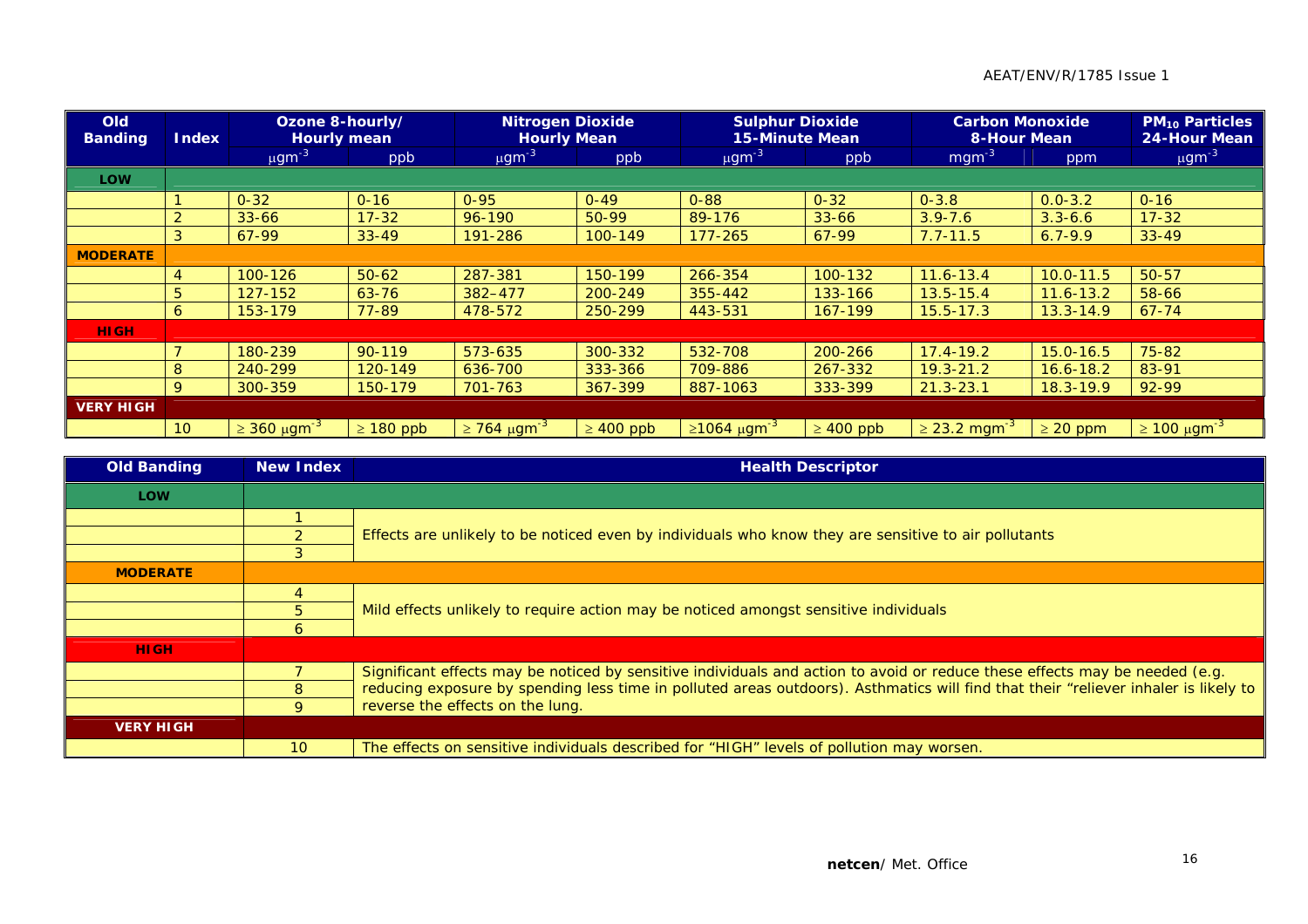# **Appendix 2 - Forecasting Zones and Agglomerations**

### **CONTENTS**

| Table showing the Air Pollution Forecasting Zones and Agglomerations, |
|-----------------------------------------------------------------------|
| together with populations (based on 1991 Census).                     |
| Map of Forecasting Zones and Agglomerations.                          |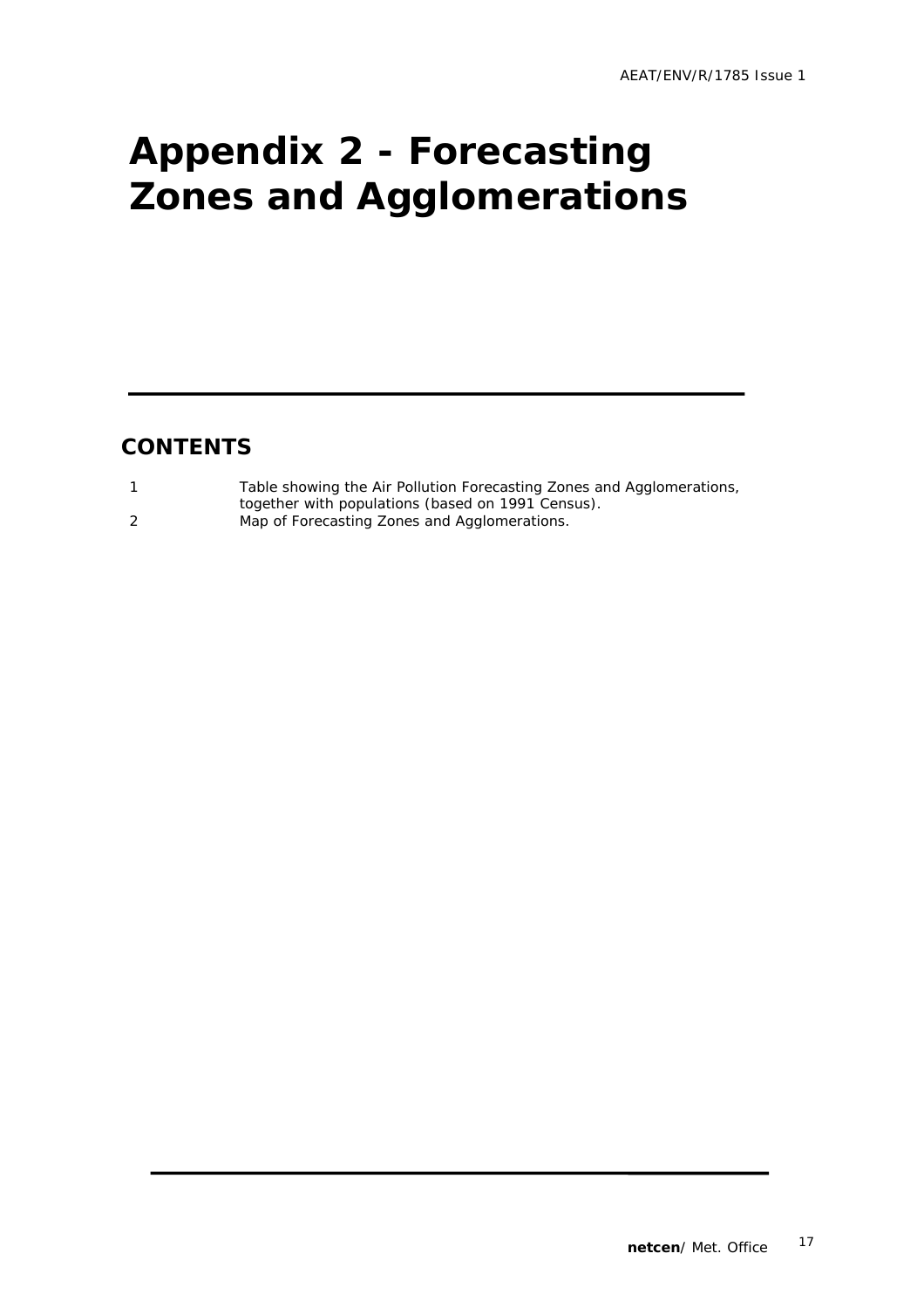### **Forecasting Zones**

| Zone                             | <b>Population</b> |  |
|----------------------------------|-------------------|--|
|                                  |                   |  |
| <b>East Midlands</b>             | 2923045           |  |
| <b>Eastern</b>                   | 4788766           |  |
| <b>Greater London</b>            | 7650944           |  |
| <b>North East</b>                | 1287979           |  |
| <b>North West and Merseyside</b> | 2823559           |  |
| <b>South East</b>                | 3702634           |  |
| <b>South West</b>                | 3728319           |  |
| <b>West Midlands</b>             | 2154783           |  |
| <b>Yorkshire and Humberside</b>  | 2446545           |  |
|                                  |                   |  |
| <b>South Wales</b>               | 1544120           |  |
| <b>North Wales</b>               | 582488            |  |
|                                  |                   |  |
| <b>Central Scotland</b>          | 1628460           |  |
| <b>Highland</b>                  | 364639            |  |
| <b>North East Scotland</b>       | 933485            |  |
| <b>Scottish Borders</b>          | 246659            |  |
|                                  |                   |  |
| <b>Northern Ireland</b>          | 1101868           |  |

### **Forecasting Agglomerations**

| Agglomeration                        | <b>Population</b> |
|--------------------------------------|-------------------|
|                                      |                   |
| Brighton/Worthing/Littlehampton      | 437592            |
| <b>Bristol Urban Area</b>            | 522784            |
| <b>Greater Manchester Urban Area</b> | 2277330           |
| Leicester                            | 416601            |
| Liverpool Urban Area                 | 837998            |
| <b>Nottingham Urban Area</b>         | 613726            |
| <b>Portsmouth</b>                    | 409341            |
| <b>Sheffield Urban Area</b>          | 633362            |
| <b>Tyneside</b>                      | 885981            |
| West Midlands Urban Area             | 2296180           |
| West Yorkshire Urban Area            | 1445981           |
|                                      |                   |
| Cardiff                              | 306904            |
| Swansea/Neath/Port Talbot            | 272456            |
|                                      |                   |
| <b>Edinburgh Urban Area</b>          | 416232            |
| <b>Glasgow Urban Area</b>            | 1315544           |
|                                      |                   |
| <b>Belfast</b>                       | 475987            |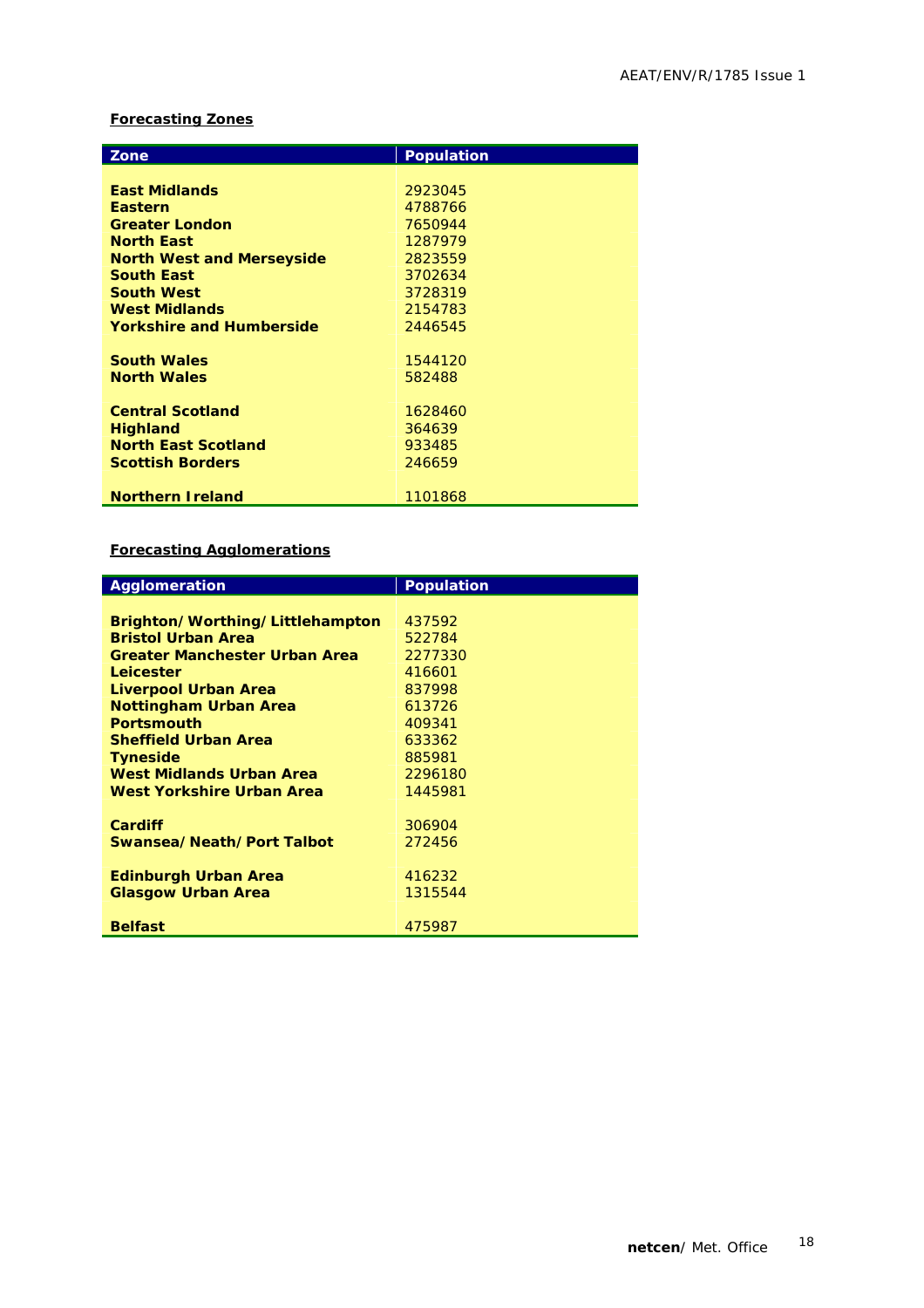![](_page_23_Figure_1.jpeg)

#### **Map of forecasting zones and agglomerations**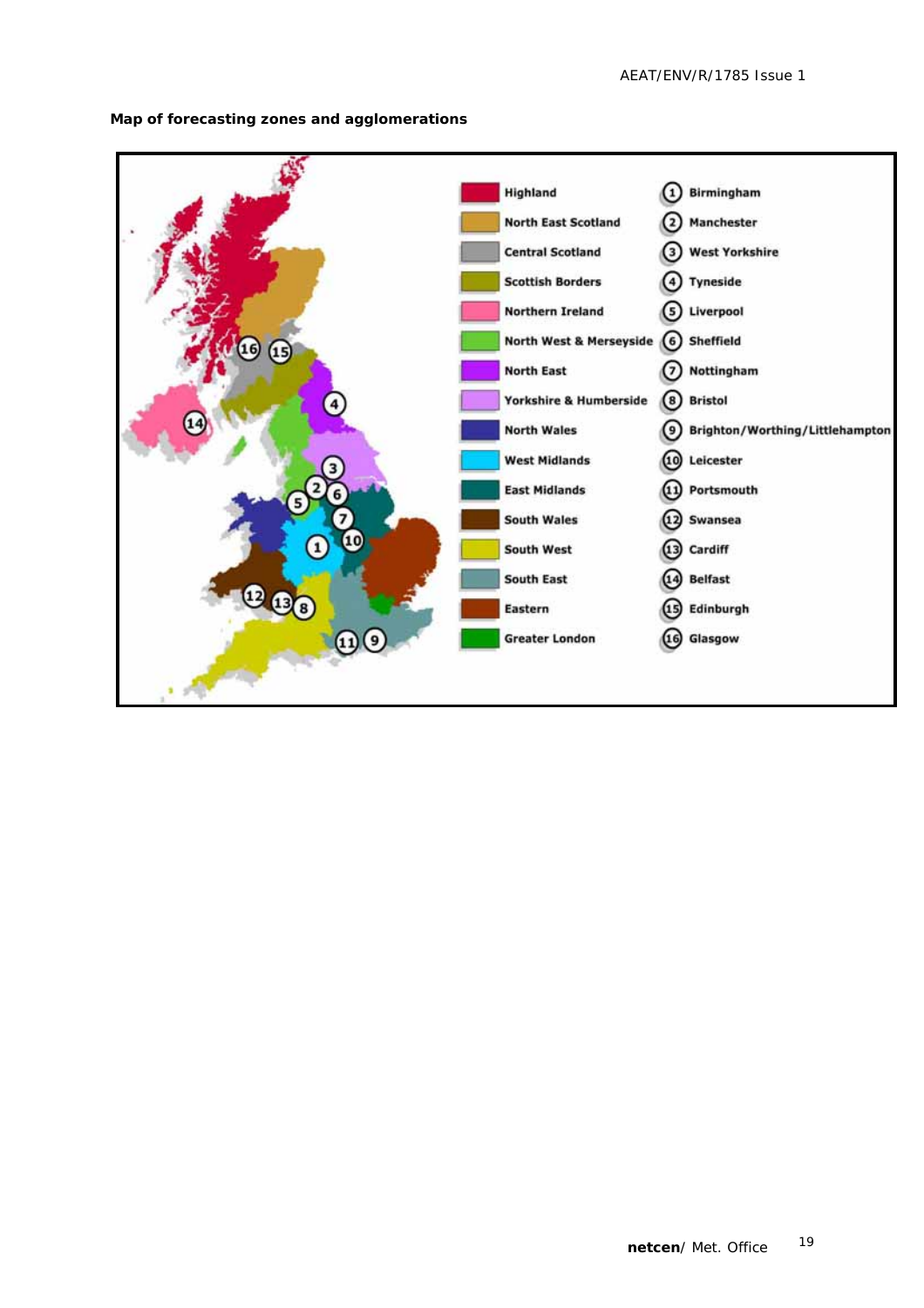# **Appendix 3 – Metropolis Workshop - Abstract**

### **CONTENTS**

1 Abstract of NETCEN's presentation in Metropolis Workshop – Ispra (3rd) and  $4<sup>th</sup>$  June 2004)